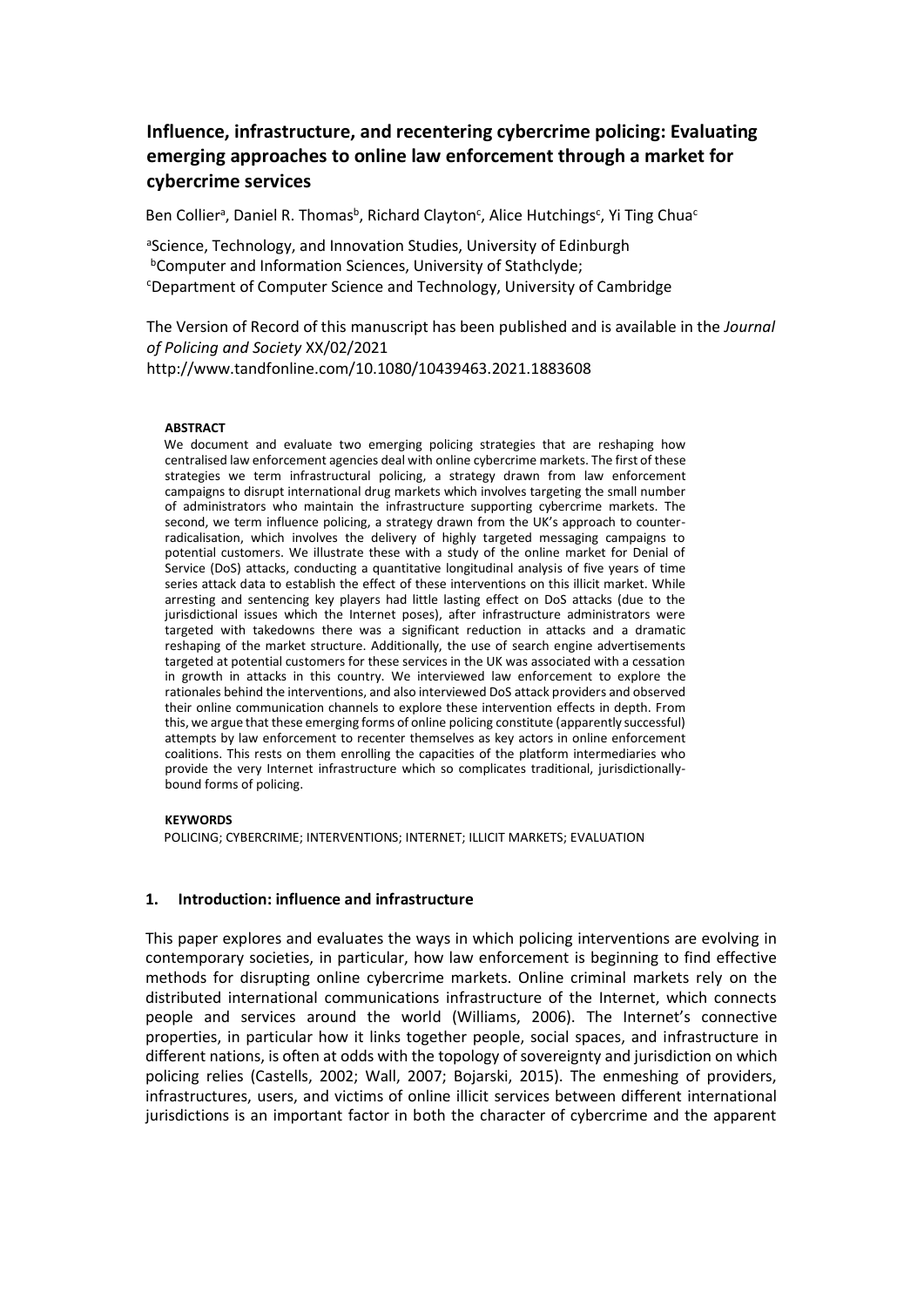resilience which many online illicit markets exhibit towards traditional forms of police intervention. The weak ties and international dispersion which characterise cybercrime markets and their communities make them particularly resilient to traditional forms of policing, such as arresting and prosecuting key players (Yip, Shadbolt, Tiropanis, & Webber, 2012; Leukfeldt, Kleemans, & Stol, 2017). However, as we describe in this paper, law enforcement agencies have drawn approaches from two other areas of globalised policing, namely organised crime and anti-terror policing, in order to overcome these challenges, with apparent success.

The first of these approaches, which we term *infrastructural policing*, targets the Internet infrastructures on which these international markets rely and the people who maintain them, drawing inspiration from the policing of international organised drug trafficking (Florez & Boyce, 1990; Levi & Maguire, 2004; Ritter & McDonald, 2008). The second, which we term *influence policing*, draws on approaches used in tackling global terrorism and online radicalisation, repurposing (in the interests of crime prevention) the surveillance and advertising infrastructure which Internet companies have created as powerful tools for targeted behavioural change (Smit, Van Noort, & Voorveld, 2014; Qurashi, 2018).

To date, there has been very little research that evaluates the effects of cybercrime interventions (Brewer et al., 2019). We evaluate these strategies and compare them to the more traditional approaches through a mixed-methods case study of interventions in the illegal online market for Denial of Service (DoS) attacks – known as 'booter' services.

We first set out the challenges facing law enforcement interventions in online criminal markets and describe previous research on the market for DoS attacks. In the following sections, we discuss our methodological framework and the fieldwork and analysis we carried out. Next, we analyse each intervention strategy in turn, evaluating its effectiveness by quantitatively analysing DoS attack data. We qualitatively explore potential explanations for these effects through interviews with law enforcement and booter service providers. We find that traditional policing methods, such as arrests and prosecution of individual key players, have little effect on the market for booter services, facing as they do the jurisdictional challenges of a globalised Internet. However, infrastructural policing (widescale takedowns of infrastructure) and influence policing (targeted messaging directed at search engine users) constitute attempts by law enforcement to re-establish themselves in the globalised spaces of the Internet, and our analysis suggests that they are effective (though potentially controversial) approaches to disrupting cybercrime markets.

### **2. Policing the Internet**

State law enforcement agencies are only one of a range of different organisations involved in enforcing order in contemporary globalised societies (Shearing & Wood, 2003). Increasingly over the course of the second half of the 20<sup>th</sup> Century (and the first two decades of the 21st), social issues which affect nation states and their populations have taken on the characteristics of what Beck terms the 'risk society': they have become increasingly globalised, complex, and operate at a distance, affecting societies in extremely negative ways but often indirectly, appearing random and unpredictable (Beck, Lash, & Wynne, 1992). The international, distributed character of these phenomena often makes them hard to tackle for local law enforcement whose powers are drawn within, rather than between, nation states. Equally, a range of other international policing concerns, such as maritime policing, require complex networks of collaboration to manage (Gould, 2020).

Accordingly, the response by contemporary states to these threats has often been to attempt to preserve their sovereign claims over their populations while coupling themselves up to the developing international networks of profit, power, and control. This has emerged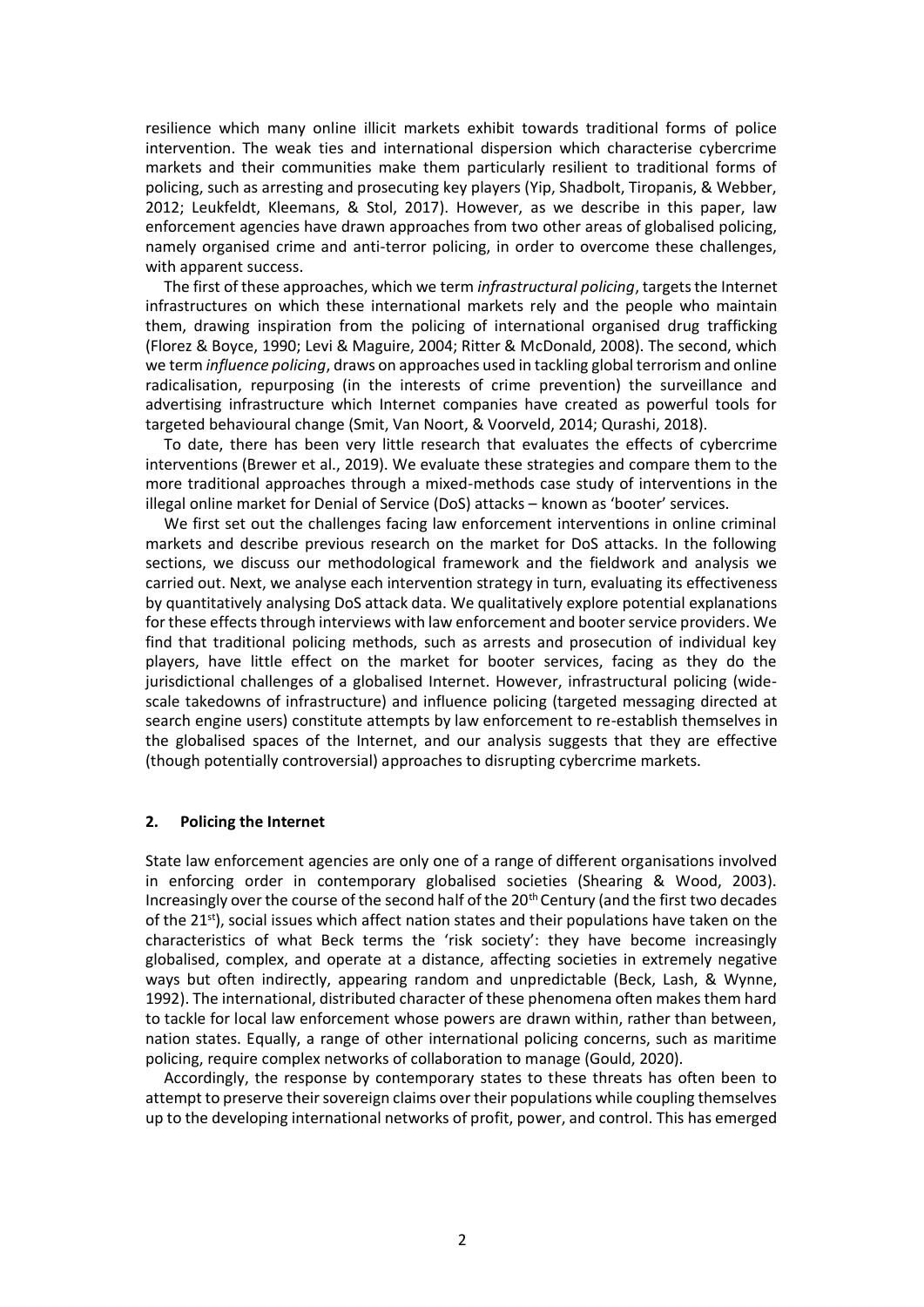as *securitisation* (Schuilenburg, 2017), through which a range of these previously-contained and now progressively globalised social issues such as street-level crime, fraud, public health issues, or immigration are increasingly conceived through the lens of national security, and the reconfiguration of state-driven, top-down approaches as international *assemblages* of institutions, companies, and actors of different kinds. Both of these involve the decentralisation of coercive power throughout (and between) societies, with traditional state bodies such as the police becoming only a single 'node' among many (Shearing & Wood, 2003; Abrahamsen & Williams, 2010).

Cybercrime is no exception, taking as it does its qualities and contours both from the international infrastructure of the Internet and the general processes of globalisation of which this infrastructure is a part (Castells, 2002). Cybercrime causes a range of problems for traditional state institutions of control, and as a result, in accordance with a more general move towards 'responsibilisation' (Garland, 2012), neoliberal states have generally devolved much of the policing of cybercrime to actors in the private and nonprofit sector. Policing of cybercrime in this neoliberal mode is distributed throughout and between societies (rather than centralised in the state) through international assemblages of private and public bodies and actors which together have responsibility for policing cybercrime and ensuring cybersecurity (Wall, 2007), often theorised as a 'deterritorialisation' of policing and security (Behr, 2008).

Many of these relationships have developed into 'multi-agency' partnerships, in which law enforcement, constructed as generally lacking the capacity to take effective action alone, either form partnerships with private sector organisations, or devolve whole aspects of enforcement to them entirely. Mapping these broad coalitions of partners and stakeholders, theorised elsewhere as 'eCrime controllers' (Williams & Levi, 2015), has revealed extensive networks of data sharing and capacity between diverse actors, including government departments, regulatory bodies, law enforcement, international collaborative organisations, private security, platforms, voluntary groups, and other stakeholders (Williams & Levi, 2015). This can be theorised as a form of nodal governance, with discrete actor groups or clusters forming partnerships around particular issues in a fairly dynamic and 'centreless' way, with sovereign law enforcement only one of the relevant actors (and not necessarily the dominant one) (Nhan & Huey, 2013).

Clear divisions exist between 'high policing' functions and 'low policing' functions within these partnerships (Brodeur, 1983), and this too reveals the gaps within these capacities, particularly in the mid-level, where a crowding of the space around cybercrime issues, competing priorities, and lack of effective co-operative relationships can lead to problems of online crime and security slipping through the cracks, or leave key actors unable to participate (Levi & Williams, 2013). The relative lack of capacity generally attributed to law enforcement mean that platform intermediaries and other infrastructural actors (such as Google or Facebook, or Internet Service Providers) loom large in these partnerships, often taking the lead in taking down illicit infrastructure or through the formation of public/private partnerships (Dupont, 2017).

However, within this picture of decentralised governance, there is increasing appetite within the centralised specialist agencies which dominate global law enforcement issues, such as the the US Federal Bureau of Investigation (FBI) and the UK National Crime Agency (NCA), and, at the international level, Interpol, and Europol, to take a more central role in tackling more organised forms of cybercrime. Thus, this paper focuses on these centralised law enforcement agencies and their efforts.

There has been substantial research into the effects of police action on offline illicit markets and services (Koper & Reuter, 1996; J. Cohen, Gorr, & Singh, 2003; Bouchard, 2007; Mazerolle, Soole, & Rombouts, 2007). However, the ways in which law enforcement interventions affect online communities and online markets are less well understood. Online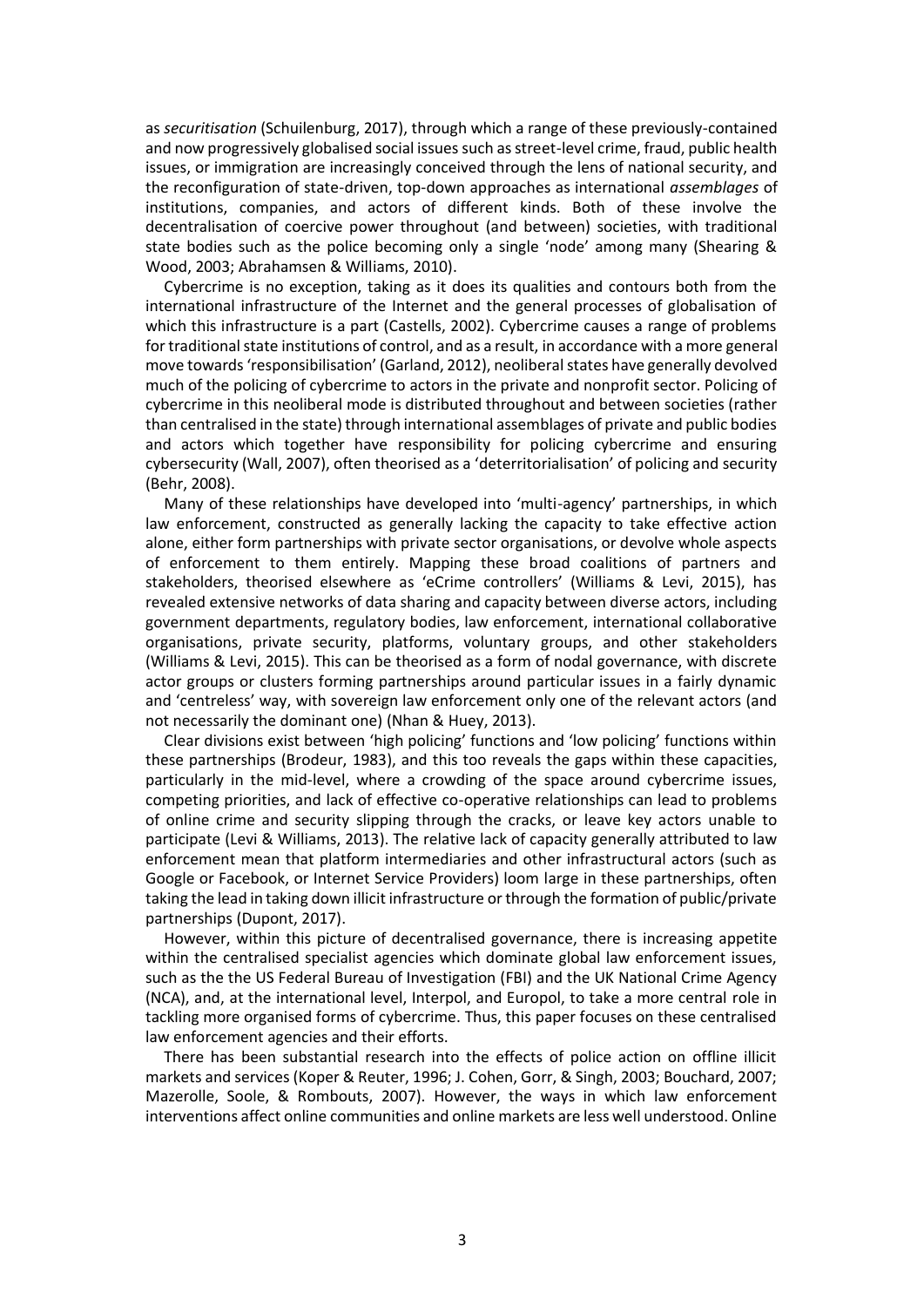markets differ from traditional illicit markets in a variety of ways due to the properties of the technological platforms, infrastructures and social spaces on which they rely, meaning that not only supply chains (as with traditional drug markets) but also customer-facing markets themselves are globally distributed (Holt, 2013; Hutchings & Holt, 2017).

This poses a host of challenges for traditional policing approaches. The effective use of anonymity tools can make it harder to identify participants, and jurisdictional problems are particularly challenging for law enforcement (Wall, 2007), as the international nature of cybercrime means that arrests can involve slow and expensive international operations and actors in these markets can simply host services in countries which are less likely to cooperate with investigations (Hutchings & Holt, 2017). Unlike offline markets, where new entrants need to learn the location of the market from others, online services are widely advertised and easily discoverable with search engines, and can be relatively easily accessed across jurisdictions (Liang & Mackey, 2009). For mass market online crimes like Denial of Service attacks, the volume of attacks and offenders dispersed across many jurisdictions make investigations difficult, particularly as an individual attack may cause only limited harm (Santanna et al., 2016).

### **3. Framing law enforcement intervention in cybercrime**

While existing frameworks for making sense of police action online have merit (see, for example, (Dupont, 2016) and (Hutchings & Holt, 2017)), we propose our own categorisation in order to draw out particular functions which relate to the issues we outline above. Each of these is grouped by the broad function they fulfil in tackling online harm (reactive, incapacitative/deterrent, disruptive, and preventive), and hence the rationale behind their efficacy. None of these are solely police duties, generally involving a coalition of different actors, however we are particularly interested in the law enforcement role.

The first set of functions is *reactive*, involving responding to online harm which is reported or detected directly. Although traditionally the domain of law enforcement, for online harms this is largely the prerogative of platforms and intermediaries through content moderation and responding to abuse reports, with most of this never reaching the police (Dupont, 2017). The police do have some capacity (if people or businesses report cybercrime to them through e.g. Action Fraud) but this tends to focus on large investigations of major breaches, with little to no reactive capacity for small-scale fraud or cybercrime.

The second set of functions involve *incapacitation* and *deterrence* (Dupont, 2016). This is generally in the service of proactive, intelligence-led policing, and is based around arrests of key actors (usually those who have either been active long enough or have reached a particular threshold of severity). This follows much the same pattern as offline deterrence policing: arrest (1) (often high profile) individuals involved with coordinated media reporting, followed by sentencing (2) additionally covered in media. Although this doubtlessly does facilitate some disruption, the networked, international nature of cybercrime markets means that displacement to new providers occurs fairly smoothly. The police are the leading actor in these operations, which generally involve international cooperation between police departments, and bring in ISPs and platforms more for the supportive purposes of intelligence and evidence gathering. Arrest and sentencing can generally be considered to be part of this single broader deterrent approach, but as they are temporally dislocated (with people generally being sentenced months after their arrest), we analyse their effects separately.

The third set of functions is *disruptive*, reflecting a wider shift towards disruption-based policing evident over the last 40 years, and especially since the 9/11 attacks on the USA (J. Cohen et al., 2003; Kubrin, Messner, Deane, McGeever, & Stucky, 2010; J. H. Ratcliffe, 2016).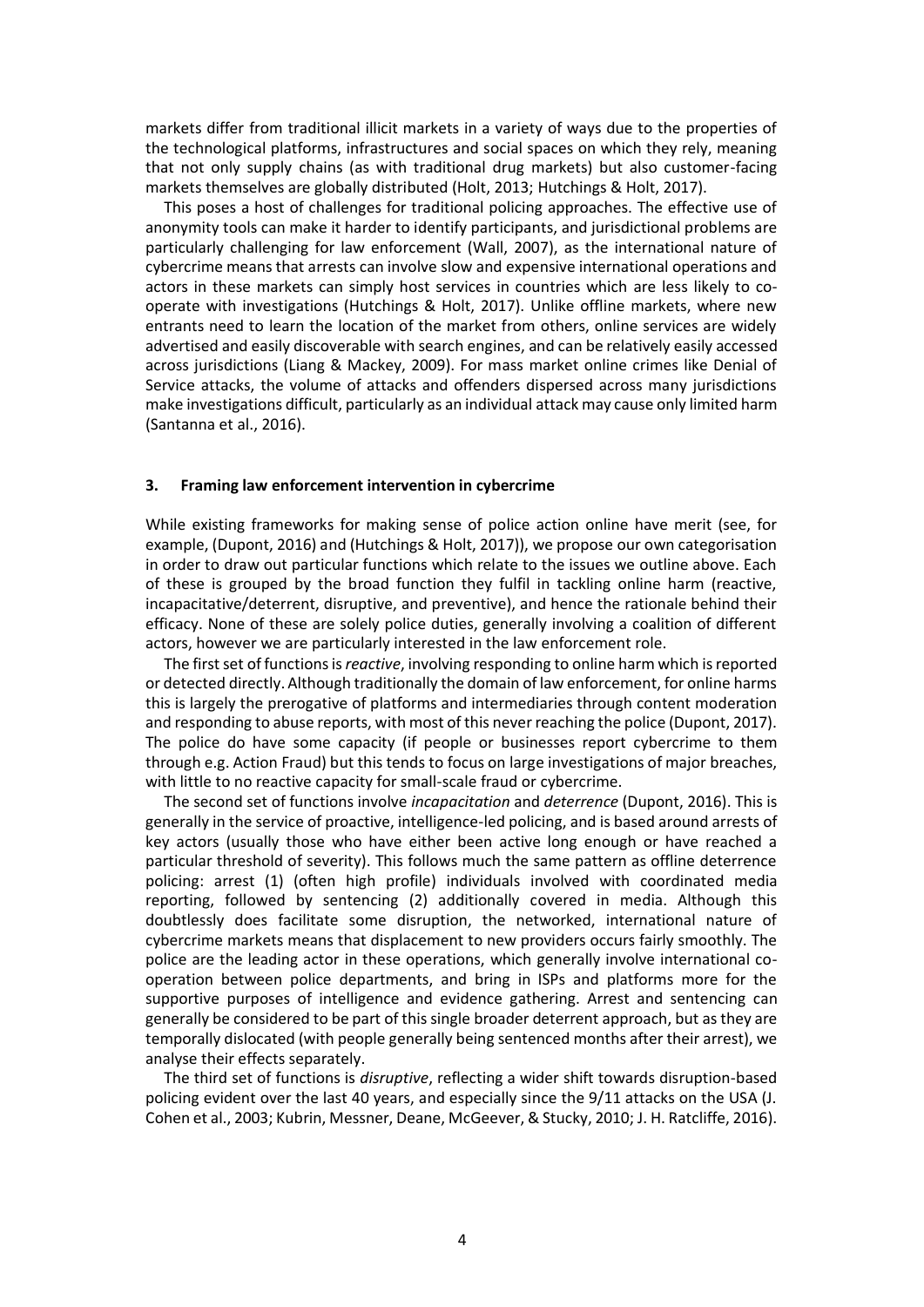Much of cybercrime disruption is fully devolved to the private or voluntary sector, including platforms handling abuse reports, the efforts of companies such as Microsoft in taking down botnets, IP blacklist operators, and ISPs scanning their own customers. Law enforcement involvement here is often light-touch, either taking the form of operational intelligencegathering, or where these entities flag up particular customers to police. However, we in this paper consider law enforcement's own 'takedown' campaigns (3) which involve targeting police powers at the infrastructures which support cybercrime and at the administrative staff who run them.

The fourth and last of these functions is *preventive*, including measures targeted at both victims and potential offenders. Victim-focused approaches tend to be security focused, involving communicating safety messages to potential victims, whether they be individuals or businesses, improving security, and generally engaging in 'target hardening'. The law enforcement role here is largely located in centralised agencies, involving outreach to large private sector businesses, or in feeding into awareness campaigns targeted at the general public.

The offender side of cybercrime prevention has been the subject of significantly less academic scrutiny, though it is an increasingly important aspect of online policing. Traditionally, this has been the domain of the platforms and intermediaries, who use design features of their technologies to disincentivise and detect online harm and cybercrime. However, this is an area in which police are rapidly establishing themselves, with law enforcement engaging in a raft of preventive approaches. The rely on essentially behaviourist methods, drawn from PREVENT or 'influence' approaches established in counter-radicalisation campaigns, including the final intervention which we evaluate in this paper (4) repurposing the online advertisement targeting infrastructure for influence messaging campaigns.

For the purposes of this paper, we compare four main interventions from these (which we focus on in the empirical section of this paper). We contrast traditional deterrent approaches, which rely on sovereign policing within and between states and act through the state criminal justice apparatus, such as (1) the arrest of key actors and (2) the subsequent sentencing of those involved in these markets, with emerging approaches (3) the police-led disruption of key infrastructure and (4) the use of preventive influence messaging campaigns targeted at potential offenders.

This allows us to consider in more depth the rationales behind each of the interventions within these law enforcement functions and how this translates to their actual effects. As we seek to evaluate as well as explain these, we draw out the rationales behind these interventions, use quantitative analysis in order to compare the apparent effectiveness of these different approaches, then qualitatively explore why particular types of intervention appear to be effective and others less so.

### **4. Denial of service attacks and the rise of the booter service**

Online crime has evolved over the last decade into a complex, mature ecosystem of different kinds of crime, skills, roles and communities (Holt & Bossler, 2014). The rise of 'cybercrimeas-a-service' (Manky, 2013) defines the present era of online crime. As cybercrime economies have matured and stabilised, they have also become increasingly specialised, with particular skills or elements of online crime giving rise to their own highly interlinked markets, administered by specialised individuals or groups as services (Anderson et al., 2013; Collier, Clayton, Hutchings, & Thomas, 2020). This 'industrialisation' of cybercrime has increased to a global scale the exploitation of weaknesses in computer infrastructures or human behaviour that were previously the subject of targeted, small-scale attacks (Manky, 2013).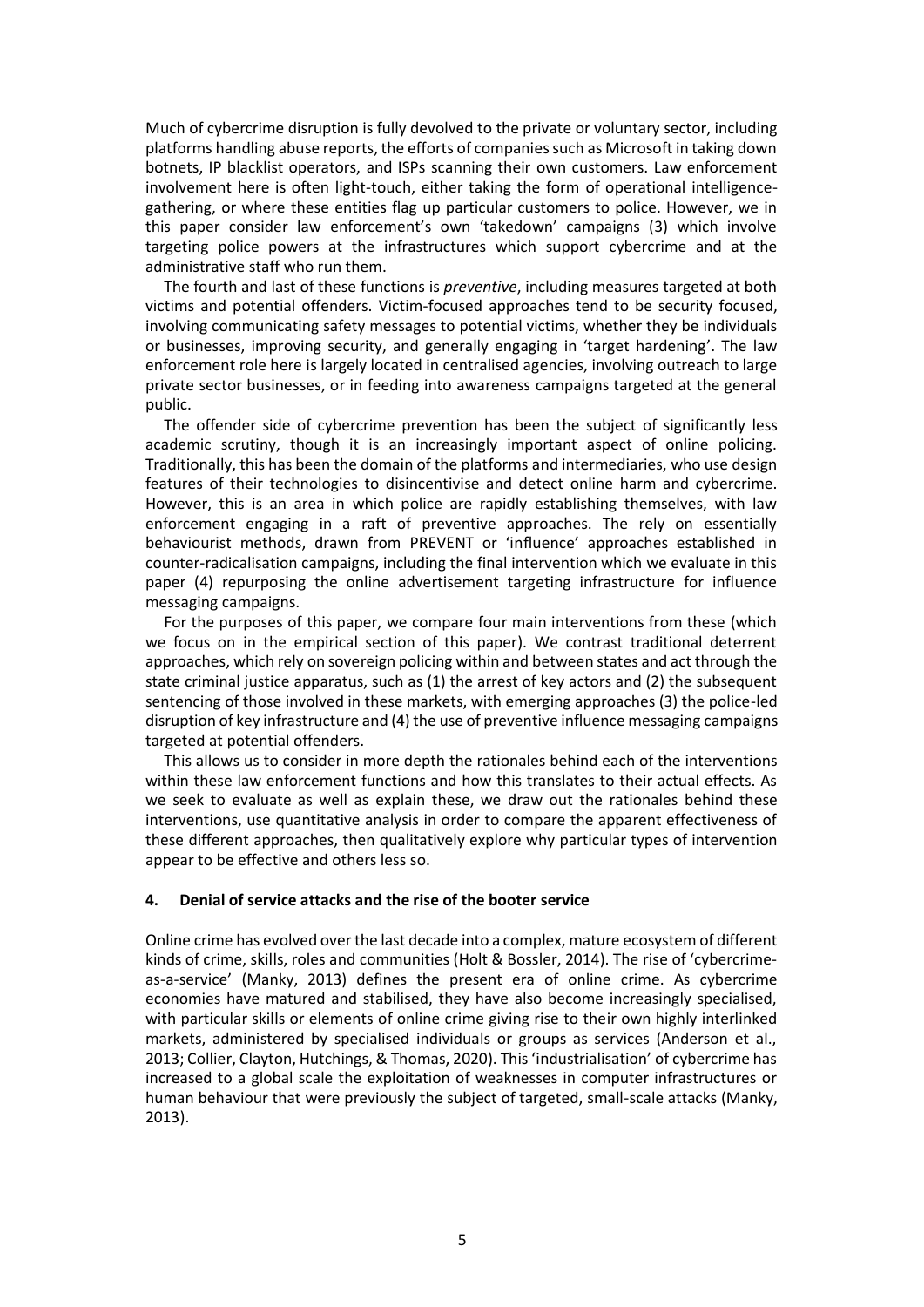The communities centred around these cybercrime-as-a-service markets have a range of features that distinguish them from offline illicit communities. First, they are internationally distributed, with users, victims, providers, and infrastructure located all over the world (Paquet-Clouston, Décary-Hétu, & Bilodeau, 2018). Second, they are characterised by weak social ties, with large populations of weakly-enrolled members and a small core of more committed key actors (Yip et al., 2012). Although customer communities are dispersed and loosely-enrolled, the role specialisation for providers means that they are often dependent on a fairly small number of people to run key parts of the infrastructure, or particular centralised services, such as payment providers (McCoy, Dharmdasani, Kreibich, Voelker, & Savage, 2012).

We use a case study approach to explore the effectiveness of emerging law enforcement strategies in dealing with online harm and illegal markets. We focus on the market for Denial of Service attacks, which are used for a multitude of purposes, including political protest, revenge, extortion, and the cultivation of notoriety (Hutchings & Clayton, 2016). Although they have long been a feature of the Internet, they achieved substantial global media attention as a result of the Anonymous hacktivist movement, for whom they were a key tool of protest. As part of a 'digital sit-in', thousands of protesters would use their computers to direct traffic to target websites, rendering them unusable (Sauter, 2013; Coleman, 2014). As a range of more technically sophisticated means of generating this traffic at scale without the need for mass participation were developed, successor groups were able to use them to harass targets for their amusement (Coleman, 2014). From this, a growing market for DoSas-a-service has emerged, where users purchase DoS attacks from providers without needing the technical skill to execute them themselves. These services are almost entirely used for 'booting off' or disrupting opponents from gaming servers, with a small percentage of more serious uses, such as extortion (Brunt, Pandey, & McCoy, 2017). Despite the apparently petty nature of much of the activity associated with these services, they form a particular focus for law enforcement. This is partly due to the collateral damage which these DoS attacks can cause to others (as they are often powerful enough to take out far more than just their target). Additionally, there is a general understanding (discussed in our empirical section below) that this low-level volume crime is for many young people a pathway to further illicit activity.

Booter services execute attacks in a variety of ways (Karami & McCoy, 2013; Hutchings & Clayton, 2016), including botnets of infected devices, the use of 'reflectors' (poorlyconfigured devices which reflect and amplify signals directed to them), and other mechanisms specific to particular services such as directly sending crafted traffic from an attack server. Booter services provide paid access via a website or downloaded application. They often advertise different packages and membership options, taking payment through digital services such as PayPal or through transfers of cryptocurrency (Hutchings & Clayton, 2016). Their customer facing platforms are used for launching attacks, and also offer customer support (Brunt et al., 2017). As commercial enterprises, booter providers need to advertise, and invest substantial time in, dealing with client interaction. These services are set up in the structure of small businesses, with individuals playing different roles, such as marketing or maintaining the server infrastructure.

# **5. Methods**

In this research we explore and evaluate different intervention strategies directed towards the market for booter services and draw wider conclusions about the changing nature of online policing. We first interviewed law enforcement to explore the rationales behind intervention strategies. We then quantitatively evaluated their effectiveness in disrupting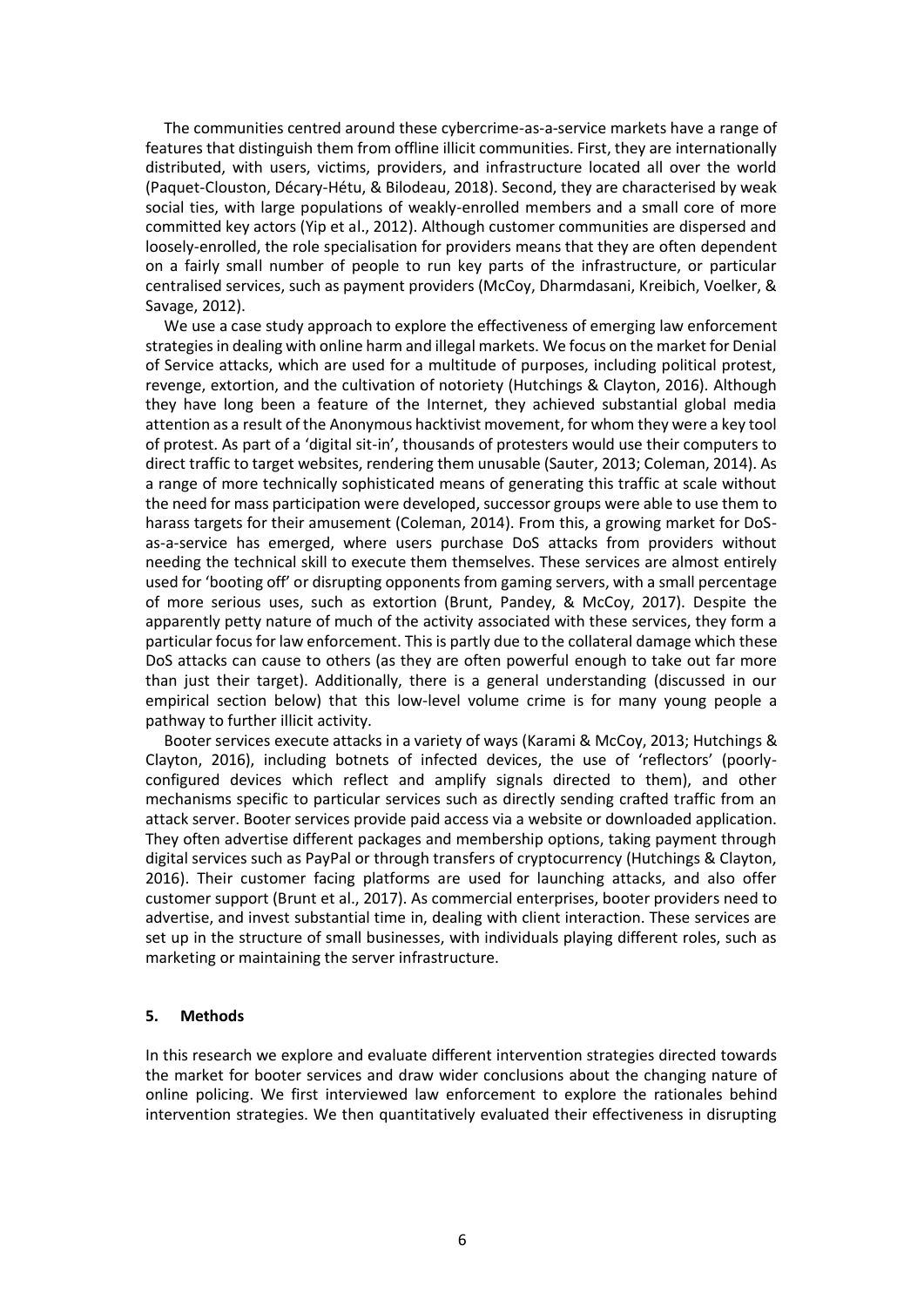the market for booter services. Finally, we use qualitative data sources to explore the mechanisms underlying the observed effects.

### **5.1.** *Quantitative methods*

Cybercrime is often hard to measure. However, for this particular market we have worldscale representative data about real levels of crime and victimisation. This presents a unique opportunity to understand how interventions work online. We have made use of a range of quantitative data sources to establish and compare the effects of different kinds of interventions, and how these differ in different countries.

We make use of a dataset, provided by the Cambridge Cybercrime Centre (CCC), which measures DoS attacks from around the world in near real-time. This is collected through the use of honeypots; servers which mimic the vulnerable machines exploited by booter providers to launch attacks (Thomas, Clayton, & Beresford, 2017). Booter providers scan the Internet to develop lists of these machines, and then use the machines to deliver attacks. The CCC measures attacks over time by setting up machines which respond to these scans, but which cannot be used for attacks. When booters attempt to use these machines to launch attacks, data is collected about the duration and type of attack being attempted, and the country of the victim's Internet Protocol (IP) address.

We believe this dataset to be representative of booter activity using these kinds of attacks (see (Collier, Thomas, Clayton, & Hutchings, 2019) for in-depth statistical analysis of this dataset). The time series comprises data collected from July 2014 to the present day, constituting a longitudinal indication of attack numbers, and hence victimisation, for the global booter market. There is substantial day-of-week periodicity in booter attacks, and so we have conducted analysis on weekly totals. We also restrict our analysis to the period June 2016 to January 2019, as there is a clear and stable underlying trend throughout most of this period, and it includes a number of important interventions. While not measuring all attacks, we believe the data provide a good indicator of general levels of DoS victimisation, and represent a very accurate measurement of a particular kind of attack, which is highly representative of the booter market. Additionally, as a large number of booters publish information on their own websites detailing number of attacks carried out per week, we collected and analysed this self-reported data (Figure 2).

The high preponderance of attacks on gaming servers and players means that most attacks will be carried out against targets in the same country as the person launching the attack, as online gamers are generally paired by the matchmaking algorithms used by gaming services into 'game lobbies' with those in the same country as them. This means that although our time series is split by country of victim, this is also a useful proxy for country of attacker.

# **5.2.** *Qualitative methods*

Through this quantitative work, we found a number of interventions associated with a reduction in attacks. To support our argument that these observed effects were real suppressions of the market for booter services, and investigate potential mechanisms for their effects, we engaged in substantial additional qualitative research in the booter community. This involved 'netnographic' observation of public chat channels used by the booter community (Kozinets, 2015). We examined a total of 236 chat channels associated with booter activity on the Telegram and Discord services, including a total of around 1800000 messages provided by the Cambridge Cybercrime Centre, who collected them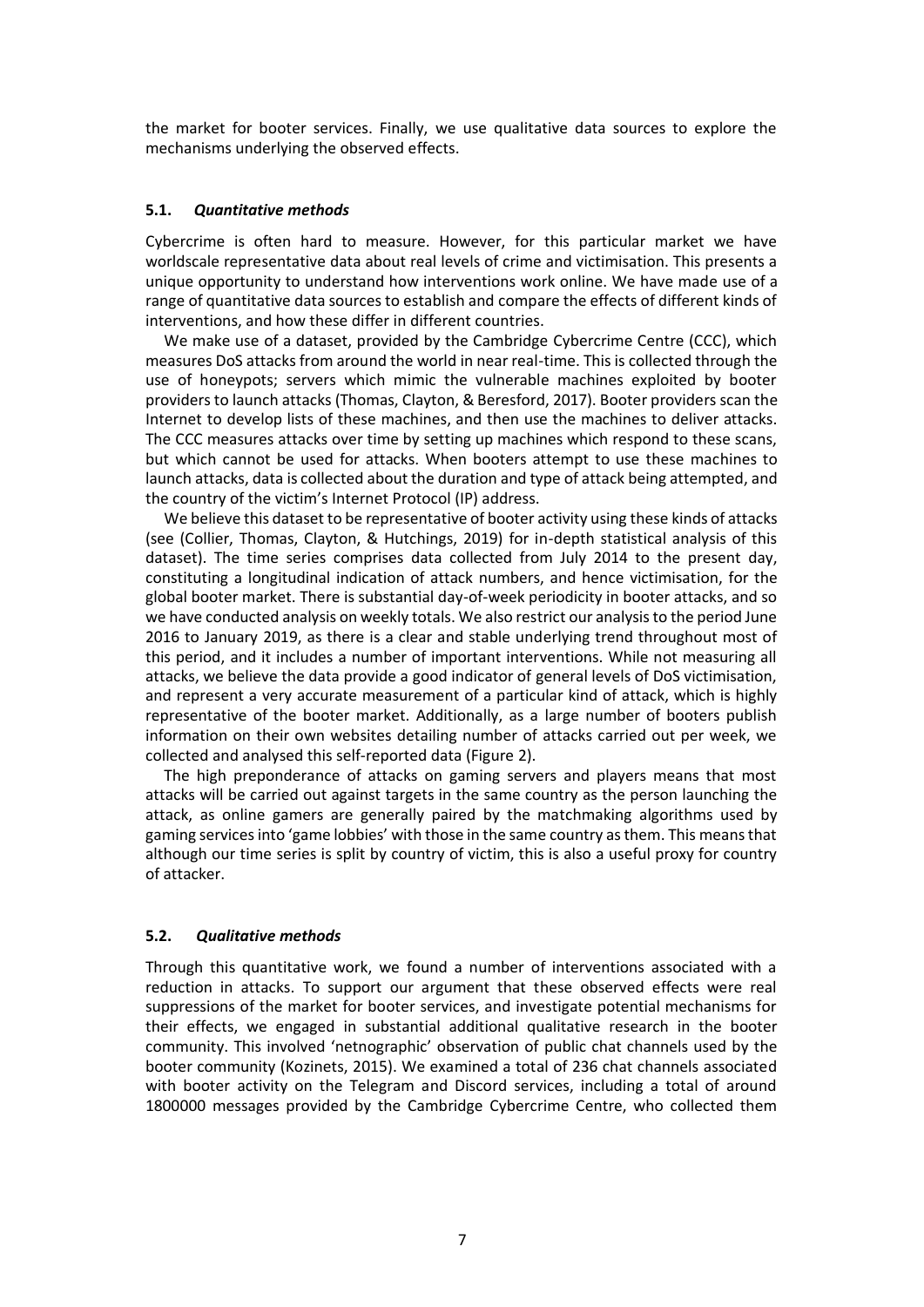using specialist scraping software. We analysed these using text search to reduce the data to a manageable size, and coded a selection of relevant posts using inductive analysis.

We drew upon research by Hutchings and Holt (2018) about interviewing cybercrime offenders to inform our strategies when interviewing nine booter providers. In total, eleven interviews took place, with some participants interviewed more than once, and some interviewed in small groups. Participants were recruited using approaches posted on the websites and chat channels used by booter providers to manage their user communities. We also conducted two rounds of interviews (before and after the takedown intervention in 2018) with agents leading the most recent operations by the FBI and a single interview with an official from the NCA involved in leading the messaging intervention which we evaluate herein. Our interview data were transcribed, coded in NVivo and analysed using an inductive coding approach. This involved building up themes through progressive rounds of exploratory low-level coding, focusing on understanding the effects of different kinds of intervention in the booter market and more generally experiences and perspectives within this community.

#### **6. Ethical considerations**

As a mixed-methods project involving multiple kinds of data about communities collected in very different ways, ethical concerns were taken into account throughout the research. Our department's ethics committee reviewed and approved our use of scraped data from public chat channels and our approach to carrying out interviews with law enforcement personnel, booter providers, and booter users.

The qualitative interviews were carried out with the assurance of anonymity for participants and under the principle of informed consent. The negotiation of informed consent with the individuals who made the scraped posts which we present in this paper was not possible in this study. The CCC scraped the chat channels within the terms of service of the two platforms, which included notifying Discord explicitly what they were doing. As argued by Martin and Christin (2016), the substantial benefits of scraping this data in preventing harm, both to victims and to potential offenders who may become involved in criminal activity, outweigh the potential harms of collection. We present these quotes anonymously and have removed any details which might potentially reveal the identity of the author.

As these channels, social media sites and forums are publicly accessible and well known to law enforcement, no additional harm is caused to the users by collecting this data. As we only scrape channels which are publicly available and actively advertised by their owners, channel participants are aware that the messages they send are public domain and are more likely than average users to take precautions not to identify themselves or leak sensitive personal information. Established ethical guidelines for online research into criminal activity advise that informed consent may not be required for research into online communities where the data are publicly available and the research outputs focus on collective rather than individual behaviour (British Society of Criminology, 2015).

#### **7. Traditional policing: arrests and sentencing**

There were a large number of interventions in the market for booter services of different kinds over the period of study (see Table 1 and [blinded for review] for a more comprehensive overview of the different interventions in the booter market over this period). We modelled our dataset of attack numbers using negative binomial regression in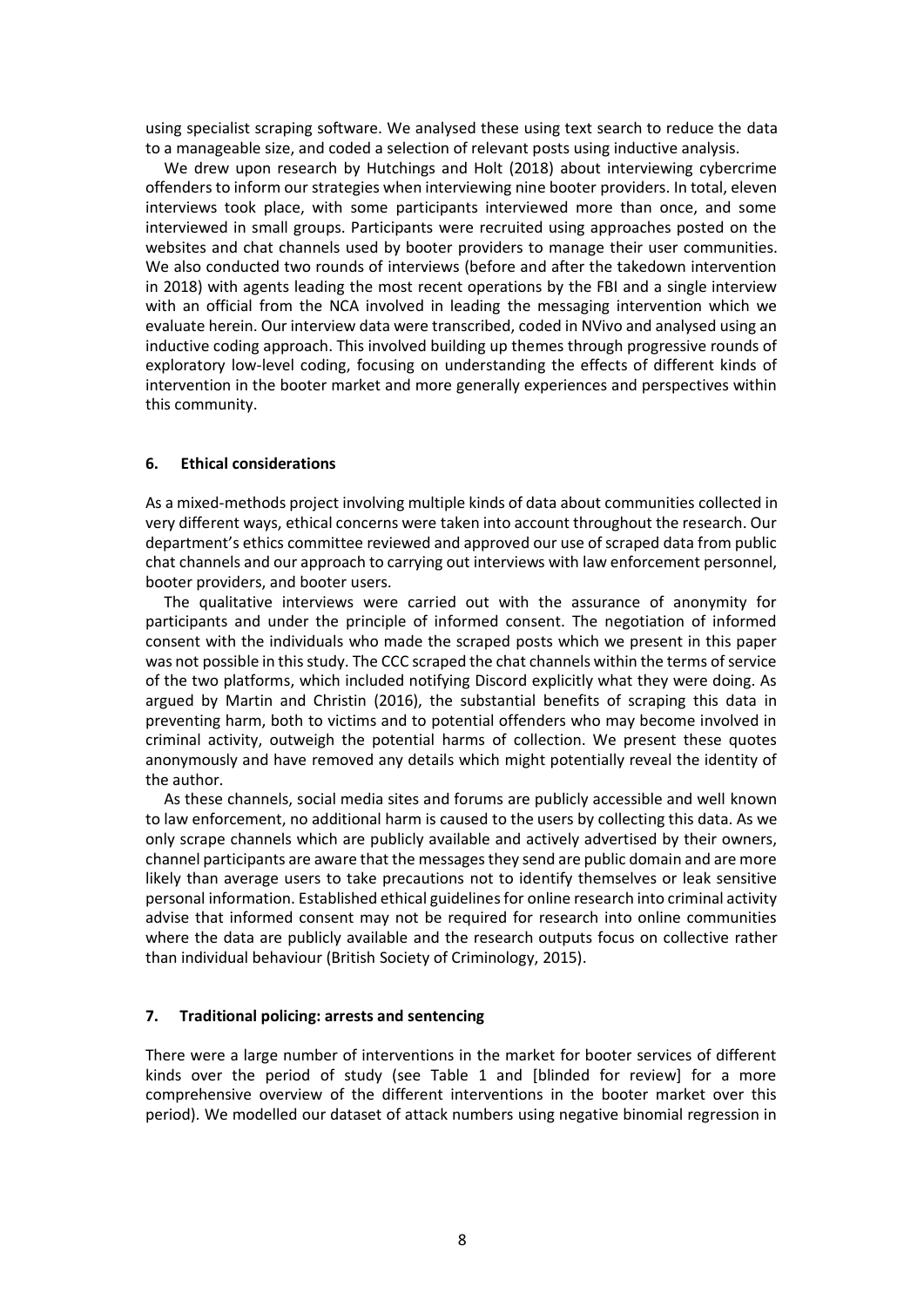order to establish which of these, if any, could be linked to statistically significant effects on the number of observed attacks. Negative binomial regression is a statistical technique for modelling time series count data (Davis & Wu, 2009). These models are capable of incorporating components accounting for trend, seasonal variation, and fixed effects which can be used to model intervention periods in the data. In modelling this, we controlled for seasonality and the upward trend in numbers of DoS attacks and then tested the addition of components corresponding to any periods in the time series where recorded attack numbers dropped below those predicted by the model, in order to establish whether these met the criteria for statistical significance (model outputs can be found in Figure 1 and Table 2, with the country effects modelled in Table 3). This is a well-established method for modelling time-limited interventions in time series data (Noland, Quddus, & Ochieng, 2008; Hilbe, 2011). Each of these significant drops corresponded closely with a particular law enforcement intervention, resulting in a set of five statistically significant interventions in the market for booter services which we compare by their duration and effect size. We now consider each of our main kinds of intervention in turn, beginning with traditional forms of policing.

# **7.1.** *Top-level results – arrests and sentencing*

The use of arrests to disrupt illicit markets is based on a rationale of *deterrence*: that beyond the specific disruption which they cause to these markets, they affect the perceptions of risk and reward which other participants associate with them. In the international context of cybercrime markets, carrying out these arrests is far from straightforward, requiring complex international networks of information sharing and collaboration. Over the period we studied, law enforcement made a number of arrests in a range of different countries and these were, to a greater or lesser extent, reported in the computer press. We were able to identify 45 arrests across five campaigns, spanning four different countries (Table 1). Three of these campaigns (totalling 38 arrests) were associated with no statistically significant change to the number of DoS attacks (see Tables 1, 2, and 3). For the two which were associated with significant reductions in attacks (one of which was very short-lived), important additional factors appear to be at play, which we discuss in Section 7.3.

We additionally consider the effects of widely-reported court cases and sentencing decisions featuring the providers of booter services. We observed five sentencing interventions over the period of study. We consider two of these to be close enough to overlap, and so, of the four discrete sentencing interventions, we see two which are associated with significant drops in attack numbers. We could find no consistent effect of widely reported court cases and sentencing on the market for booter services. We did observe short but significant reductions in booter attacks corresponding with some court cases involving booter providers, however others appear to have had little effect (and this did not correlate with, for example, length of sentence, implying that any suppression is not the result of 'classic' deterrence). There does appear to be a counter-intuitive effect visible in the data, with the Mirai and vDOS sentencing appearing to correspond to reductions in Poland, France, and Russia, rather than the countries in which these cases took place, however we believe these drops to be the result of other factors disrupting the market at this time (such as large providers temporarily shutting down for reasons not related to interventions). Equally, the self-reported attack data do not show drops in attack numbers for one of the sentencing interventions where there is a drop in the CCC honeypot data.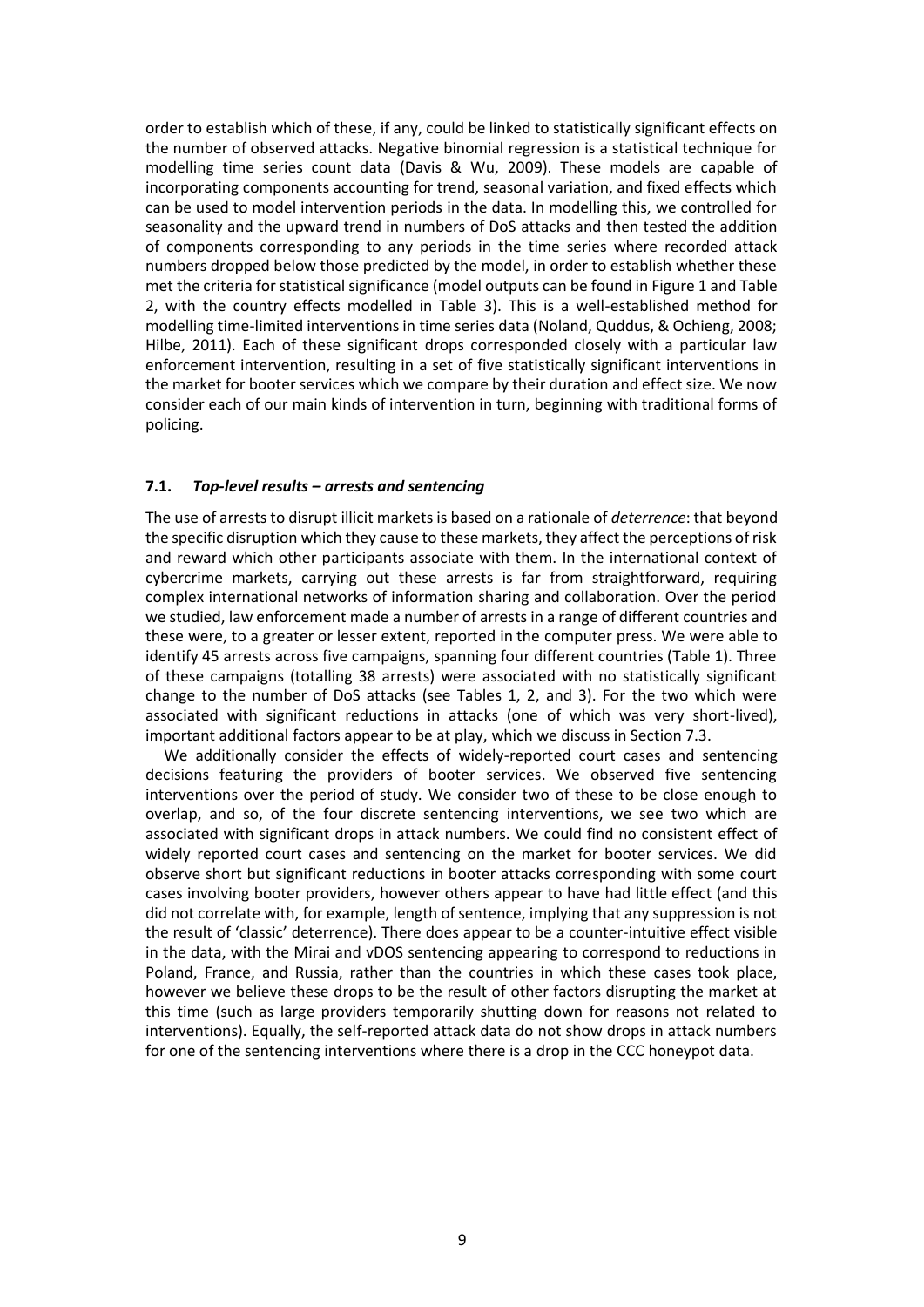### **7.2.** *Exploring our results – arrests and sentencing*

Our qualitative research offers some potential reasons for why arrests may have failed to cause significant reductions in attack numbers. There is considerable discussion of policing on booter chat channels, and between this and our interviews with providers we have developed what we assess to be a representative picture of perceptions of arrest interventions in the booter community.

The general perception of booter providers was that arrests across jurisdictions were unlikely, so providers in non-US and non-European countries felt relatively safe. Furthermore, users and smaller booter providers felt that they would be so low a priority for law enforcement that they too were effectively safe from arrest. Given the expense and complexity of launching cross-jurisdiction arrests for cybercrime offenses, this low estimation of risk has largely held true for the majority of users and providers, and most manage to avoid law enforcement contact.

Relax boss the FBI aren't interested in anyone in this server – *Booter user, chat channel, 2018*

The FBI has no control over France – *Booter user, chat channel, 2018*

Cops or the FBI don't really care about people who does the ddos of someone else's wifi – *Booter user, chat channel, 2018*

Booter providers also employed a range of justifications for their involvement in providing booter services with the assertion (using legal boilerplate on their websites) that their users ultimately take on the legal and moral responsibilities for their attacks. They tended to believe that as their users were the ones directing attacks, they could mount a defence to any arrest that they were merely a service provider (although this view has no legal merit). This rationalisation has been well-documented in the existing literature on booter services (Hutchings & Clayton, 2016) and is compounded by the international nature of this market.

While we do see an impact from some sentencing interventions, we saw no discussion of sentencing in the chat channels we studied, indicating that current users and providers were likely either unaware of these cases, or did not consider them to be worthy of discussion. This implies that the effects of sentencing interventions may operate on entities outside of current booter users and providers. Our interviews with booter providers supported this finding, with participants arguing that these cases rarely registered with them, and that they tended to assume that those who had been caught had made errors which they themselves would be able to avoid.

While we do not observe booter providers dropping out of the market in tandem with sentencing interventions (and hence see no reduction in supply of booter services), we do observe, in some cases, a reduction in attack numbers which we therefore believe to be associated with a temporary reduction in demand for these services. We argue, therefore, that our results demonstrate no consistent, lasting deterrent effect from sentencing on the market for booter services.

### **7.3.** *Webstresser arrest – a special case*

The vast majority of arrests were associated with no reduction in attacks. There were, however, two arrest interventions which appeared to be associated with significant reductions in attacks. The first of these was in April 2016, when four individuals linked by the Dutch police to a single booter provider (Webstresser) were arrested and the booter service, generally held by the booter community to be the most widely-used at that time, was taken down. This resulted in a brief reduction in attack numbers. The second arrest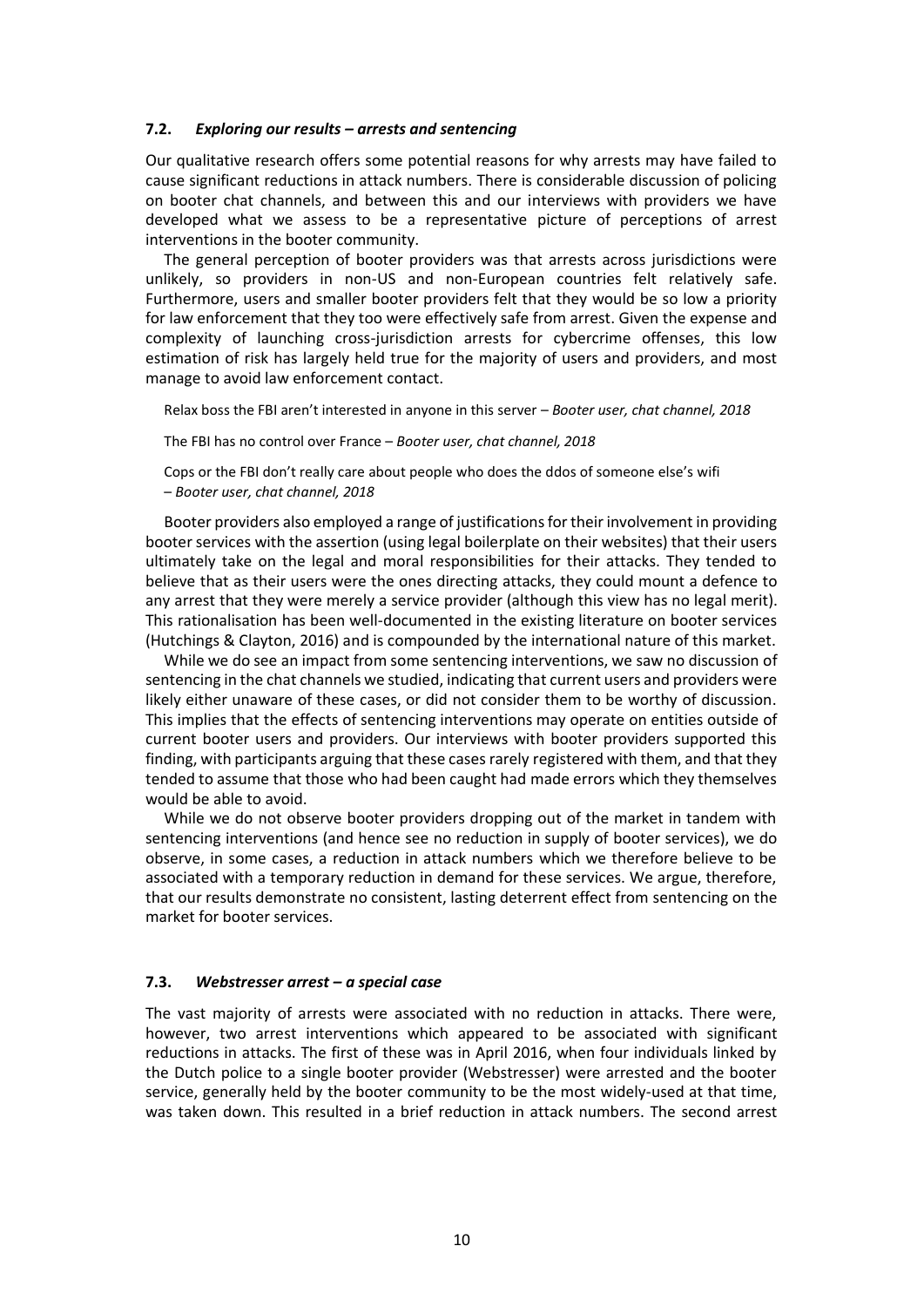intervention which significantly impacted the market was shortly before Christmas 2018, the FBI took over 15 domain names (associated with eight working booters) and arrested three individuals who were associated with two of these services. This corresponded with a far deeper and longer suppression of the DoS market. We cover the FBI actions in the following section on 'infrastructural policing', as our qualitative analysis suggests that the substantially larger effects are due to the wider-scale website takedowns and targeting of server administrators. The Webstresser intervention was primarily arrest-based and focused on a single service, and so we now explore it in more depth.

The effect of the Webstresser arrests are visible in both the honeypot datasets and in the booter providers' self-reported data. The arrest of the providers of the Webstresser booter service in April 2016 corresponded to a large (25%) drop in attacks, however this only lasted for two weeks. The effect of this arrest was largely felt in the US and Europe, with Russia showing no significant decrease in attacks. Interestingly, attack numbers significantly increased (by 144%) in the Netherlands over this period, likely in protest against the Dutch police who carried out the arrest. Turning to the self-reported attack numbers (Figure 2), the market pre-intervention appears to be fairly mature, with a number of medium-sized providers and several smaller ones representing a diverse market. The intervention precedes a significant drop in reported attack numbers, with a number of providers appearing to leave the market, however this lasted only two or three weeks, and the postrecovery market appeared much the same as before, constituting six medium-sized providers of roughly equivalent size, one larger provider and a wealth of smaller ones, as attack traffic displaced to other operators.

Although all of the arrest interventions implied the takedown of the individual booter service associated with the arrested individuals (as a side-effect), for Webstresser there were other factors which may have contributed to the short, but significant, drop in overall attack numbers. The scale of Webstresser's market dominance may account for the shortlived drop in attack numbers. When it was seized, its users lost their accounts and any remaining funds they had with the service, necessitating a large proportion of the market having to find other services and establish their trustworthiness. Additionally, it appears to have played an important supporting role in the infrastructure of the broader booter market, with a large number of smaller providers relying on it for their own attack power (which they purchased and then resold at a mark-up). Taken together, this means that the removal of the Webstresser service constituted a much wider disruption of the booter market (albeit for a short period) than would be expected for arrests of other booter services at the time. Even despite this, the effects on the booter market of the arrests appear to have lasted only a fortnight, and were limited in geographical scope.

We find, therefore, that although arrests of the providers of individual services can have a significant effect on attack numbers, these are time-limited and generally restricted to jurisdictions with extradition relationships with the arresting parties rather than globally. The desired 'deterrent' effect of these approaches is not observed, as the international nature of this market and the jurisdictional issues this poses for the police means that users can displace to new providers from around the world (using Google search and Youtube to find them) with the same ease as accessing those hosted in their own country, and mitigates the perceptions of risk by booter users and providers. Thus, arrests of individual booter providers appear to be an ineffective approach to intervening in the market for booter services, causing minimal short-term disruption.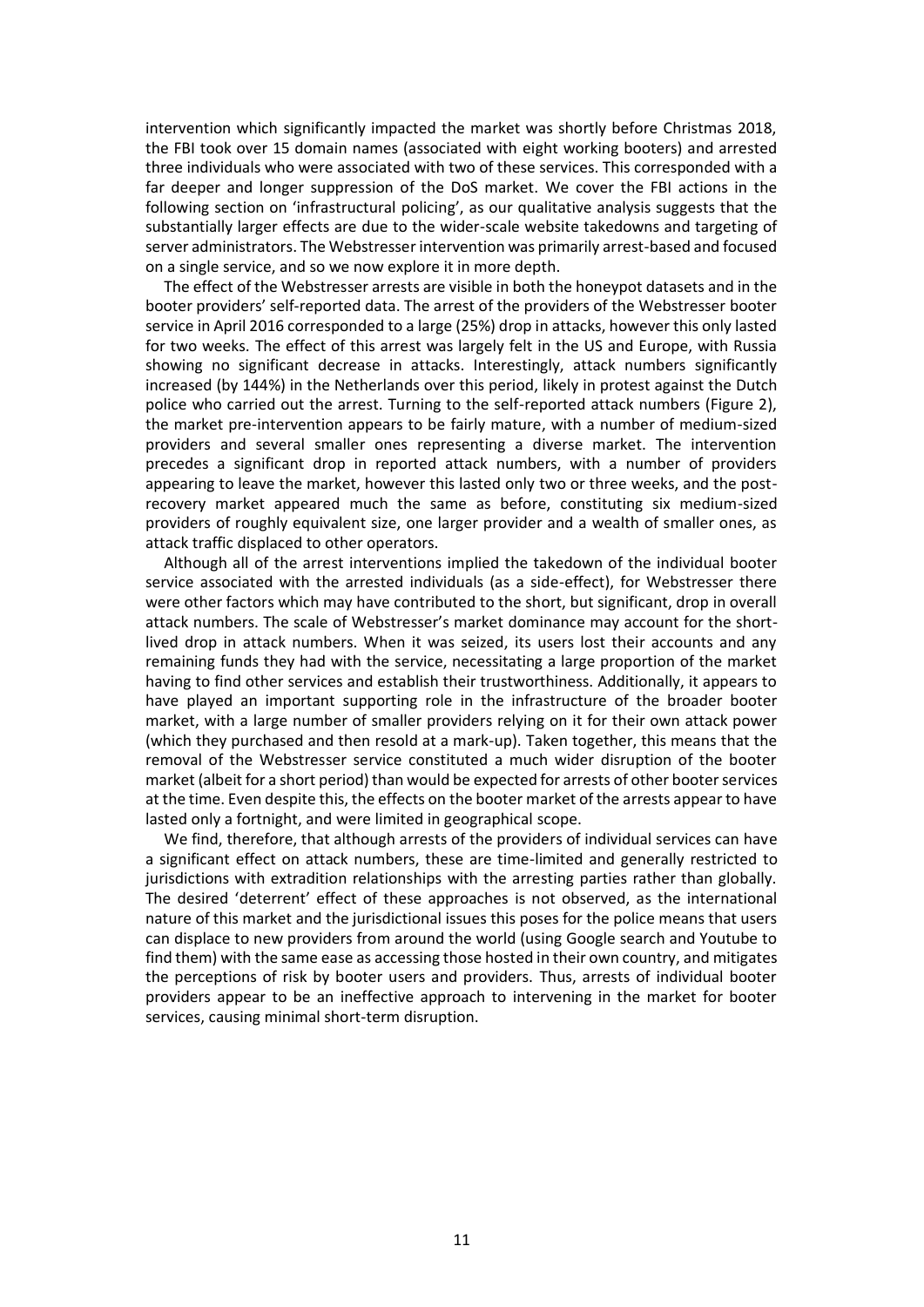### **8. Infrastructural policing**

In this section, we consider the use of interventions targeted at infrastructure, including police takedowns and domain seizures. Takedowns of key infrastructure and services are intended to proactively disrupt illicit markets, and represent a form of 'policy transfer' from strategies used by the FBI in dealing with historic forms of organised crime. The FBI's foundational duties (and those of similar agencies) in tackling serious organised crime have for many years involved not only tackling leadership figures with arrests (generally as fraught with jurisdictional complications as they are in cybercrime, and facing similar issues of new individuals quickly moving into the gap left by those arrested), but in disrupting the essential infrastructures of supportive illicit services on which these criminal organisations rely for transporting goods, accounting, and laundering money (Nicaso & Lamothe, 1995; Paoli, 2007). This proactive, disruptive work is core both to FBI practice and to the careers of individual agents, and has developed into a crucial component of their approach to tackling cybercrime:

In the standard field office role, it is important to recognise that most of us as investigative agents deal largely with a lot of complaints coming in from people who have been victimised who want to bring this to the attention of law enforcement. That's where you cut your teeth as an agent – working reactively, on cases which are brought to you. As you become more experienced, you can take more proactive measures – notice trends and try to get ahead of them, seize opportunities where they present themselves. *FBI agent, paraphrased*

Booters in particular are a priority for the FBI's anti-cybercrime efforts, firstly, because of the collateral damage which they can cause:

This is a huge threat that is not being addressed. Many of these services have a surprisingly high attack bandwidth – which can lead to attacks that could potentially overwhelm entire ISP centres... you can cause an outage over a potentially massive area. *FBI agent, paraphrased*

They also see this as a pathway to more serious forms of online crime:

Having watched this evolve over the past 6 years, I have had an increasing awareness that something needed to be done... It is a serious on-ramp to other criminal activity. These people are... learning the ins-and-outs of how to maintain a criminal scheme online... they are learning a lot of the skills necessary to branch out into other fields of criminal activity... I'm very concerned about this as an investigator that this is something that folks who are young and curious online are very likely to encounter, and they'll get involved in the types of activities we don't want them to get involved with. *FBI agent, paraphrased*

Our research suggests that these infrastructural interventions are particularly effective at disrupting the market for booter services. Although it might be assumed that the rationale behind these interventions is based on the direct disruptive effect they are likely to have on the technical infrastructure on which these markets rely, in fact, our interviews with law enforcement and with booter providers suggest a rather different picture. The rationale behind these takedowns was not only to disrupt the infrastructure itself, which is fairly easily re-established by providers. Instead, these interventions are targeted at the people who maintain these infrastructures: the server managers.

At the heart of this intervention is trying to eliminate the narrative whereby some of these sites are purporting that they are offering a 'legitimate' or 'legal' service – it's not. It's a false narrative that they are knowingly spreading... So, we're trying now to force them to take notice. We're going to take control of as many of these domains as we can. We're simultaneously going to put out an announcement about the charges which we will be bringing against the admins. We're going to make it clear, as much as we can, that this is activity that is not going to be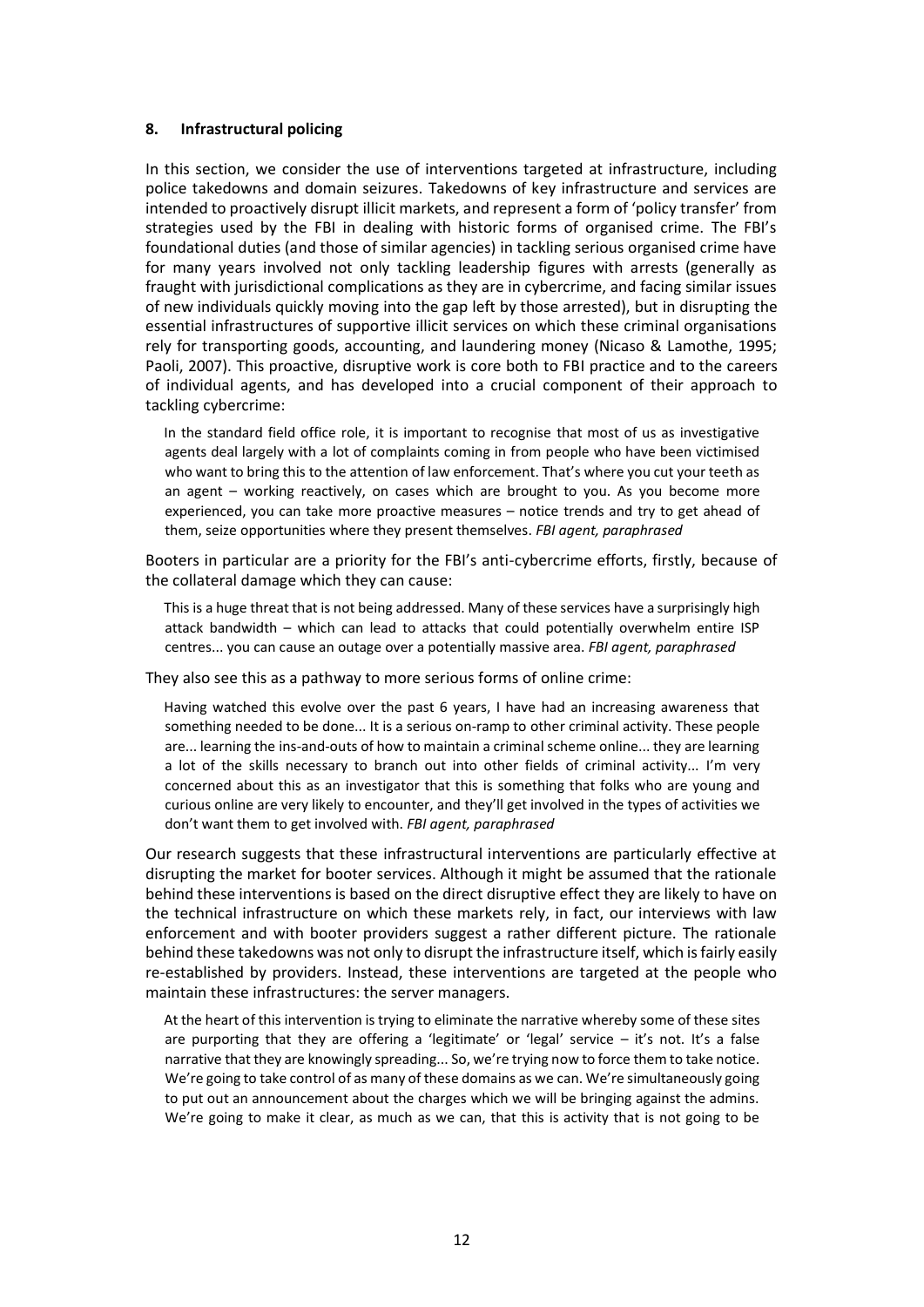ignored in the US, or in the world at large... We're putting most of the pressure against the operators, rather than the users. – *FBI agent, paraphrased*

Thus, in addition to the direct disruption, there is a clear *behavioural* component to the intervention, at least as befits the law enforcement rationale. By targeting these infrastructural workers who run the payment systems, manage servers, and administer botnets, the law enforcement personnel we interviewed aimed to undermine their sense of impunity (gained either through shifting blame to the users of their service, or from the jurisdictional issues with prosecution described above).

# **8.1.** *Top-level results – infrastructural policing*

Over the period of study, we observed two major infrastructural interventions: the removal of the booter section on the popular Hackforums cybercrime forum and the combined arrests and seizures of websites by the FBI in 2018. In 2016, the administrator of Hackforums (a popular underground cybercrime forum) announced that they would be removing the euphemistically-named "Server Stress Testing" section of the website, which allowed booter services to advertise their products and was at the time the most popular section. Although it was not announced, this was due to an intervention by US law enforcement, who had contacted the administrator to warn him of legal consequences should this area of the site remain active. At the time, Hackforums was considered an important infrastructure on which the booter market relied, giving them a centralised site in which to access and advertise to a large potential customer base. Having successfully targeted the administrators of this infrastructure, law enforcement effectively took down several 'shop fronts', necessitating displacement to a range of other platforms with smaller, less centralised communities and increasing the work required to advertise a booter service.

The removal of the booter section on Hackforums appears to have been a turning point for the booter service market. From our data, that this intervention was linked to a drop in DoS attack numbers of around 28%, with reductions of 45% in DoS attacks targeting the UK, 38% targeting the US, and 16% targeting Russia. There have also been longer-term effects, as the booter community no longer has a single large communal site (subsequent attempts to create these have been unsuccessful). It is now instead characterised by a highlydispersed set of small communities, focused on individual booters and hosted on small Discord and Telegram chat channels.

The reason they're on Discord is an adaptation, because we were able to push them away from HackForums – it used to be the place where booters congregated, it was really active for DoS services in the community. HackForums had a very active marketplace, and booters used to be one of the main services on it, the most profitable thing. We were able to put pressure on, and get it shut down – other forums took some of the traffic, but generally it's moved to Discord, because they lost the other platforms, and a lot of them are on there anyway. – *FBI agent, paraphrased*

The second takedown intervention, the action by the FBI at Christmas 2018, was the largest intervention to date against booter services. The seizure of fifteen domain names, corresponding to eight active services, combined with the arrest of three server managers had a far longer-lasting effect than the single takedown and arrest of Webstresser (despite the fewer number of individuals arrested), suppressing attack numbers by 39% (taking into account previous trend and seasonality) for around two months. This was similarly focused on Europe (41% reduction in UK attacks) and the US (49% reduction in attacks), with no significant effect seen in Russia. After the FBI intervention, the upward trend in attacks appears to have halted for a substantial period.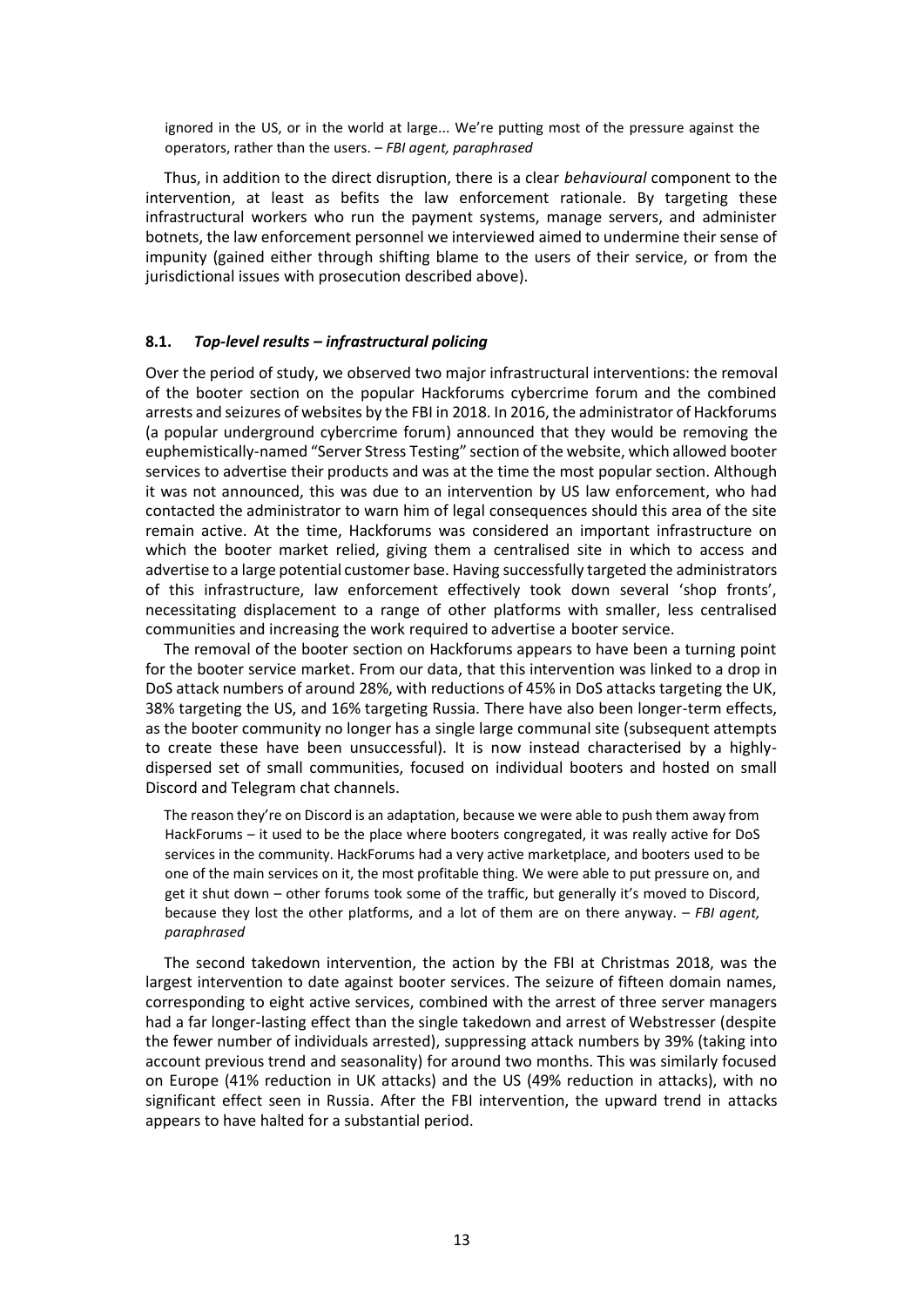### **8.2.** *Exploring our results – infrastructural policing*

There are around fifty active booters at any given time, with only the top ten carrying out any significant numbers of attacks, and the rest rarely staying in the market for long. From our qualitative research, we believe that only the larger booters actually run any of their own infrastructure for long, with most smaller booters making abortive attempts to supply their own attack power before reverting to reselling the attack capacity of the larger booter providers. Given the tedious and risk-heavy nature of this server management work, as described in Collier et al. (2020), many smaller and medium-size providers simply purchase access to an API (an automated interface for accessing a booter's attack power) from the larger ones. Taking out one of the major booters can therefore disrupt a range of smaller ones as well, and if a server manager leaves, the skill pool is so low (due to the dispersed nature of the booter community and the low levels of cultural capital which attends this administrative work) that the knock-on effects can be extremely disruptive. This means that the booter market is highly dependent on a relatively small number of server managers.

There's a lot of reselling. 70% of my power comes from other sites, mostly for security reasons. If I get messed with by law enforcement I just say that I'm a customer of another service and send the police on to them. – *Booter provider interview*

[takedowns] can effect [sic] providers. If we went down, man literally everything would be fucked. Couldn't count on both my hands and my toes how many others use our API – *Booter provider interview*

Centralisation (or 'concentration') of this infrastructural work is a common feature of mass-market cybercrime-as-a-service ecosystems (Clayton, Moore, & Christin, 2015), and in the case of the booter market, these server managers are a particularly effective target for interventions. After the FBI takedowns, we observed from the chat channels that a number of server managers quit the booter market entirely as a result of these seizures. One of our interview participants was an ex-server manager who had quit the market as a direct response to the FBI takedowns, who claimed that they took this as an indication that the risk involved was no longer worth the tedious nature of the work. The exit of these server managers had considerable knock-on effects for their own booter services and those who resold their attack capacity, who lost the ability to provide attacks for their paying users, and hence were accused of scamming their customers or simply shut down.

It's not a scam it's just gone to shit. It used to be a good booter then the old server manager went, [it] seemed to crumble and just can't recover. Now for the new people this booter is scam. – *Booter provider (chat channel)*

The FBI takedowns caused substantial damage to the booting ecosystem, and also dramatically reshaped the structure of the market (see Figure 2). We estimate that preintervention the booter market consisted of 15 booters of any size, with only a handful of large booters and large numbers of much smaller ones. When the intervention occurred, there was an immediate drop in reported attacks, with the taken-down booters and several others leaving the market. The market then appeared to centralise even further, displacing wholesale to a single booter (one of the only larger providers who were untouched by the FBI seizures), with attack growth suppressed for around two and a half months. Following this intervention, the market is at the time of writing dominated by a single booter which accounts for more than 60% of self-reported attack traffic. Given the prevalence of reselling activity, it is likely that a large amount of the attack capacity in the market is now reliant on infrastructure managed and provided by a small number of server managers, leaving the market very vulnerable to intervention. Although a number of smaller providers began to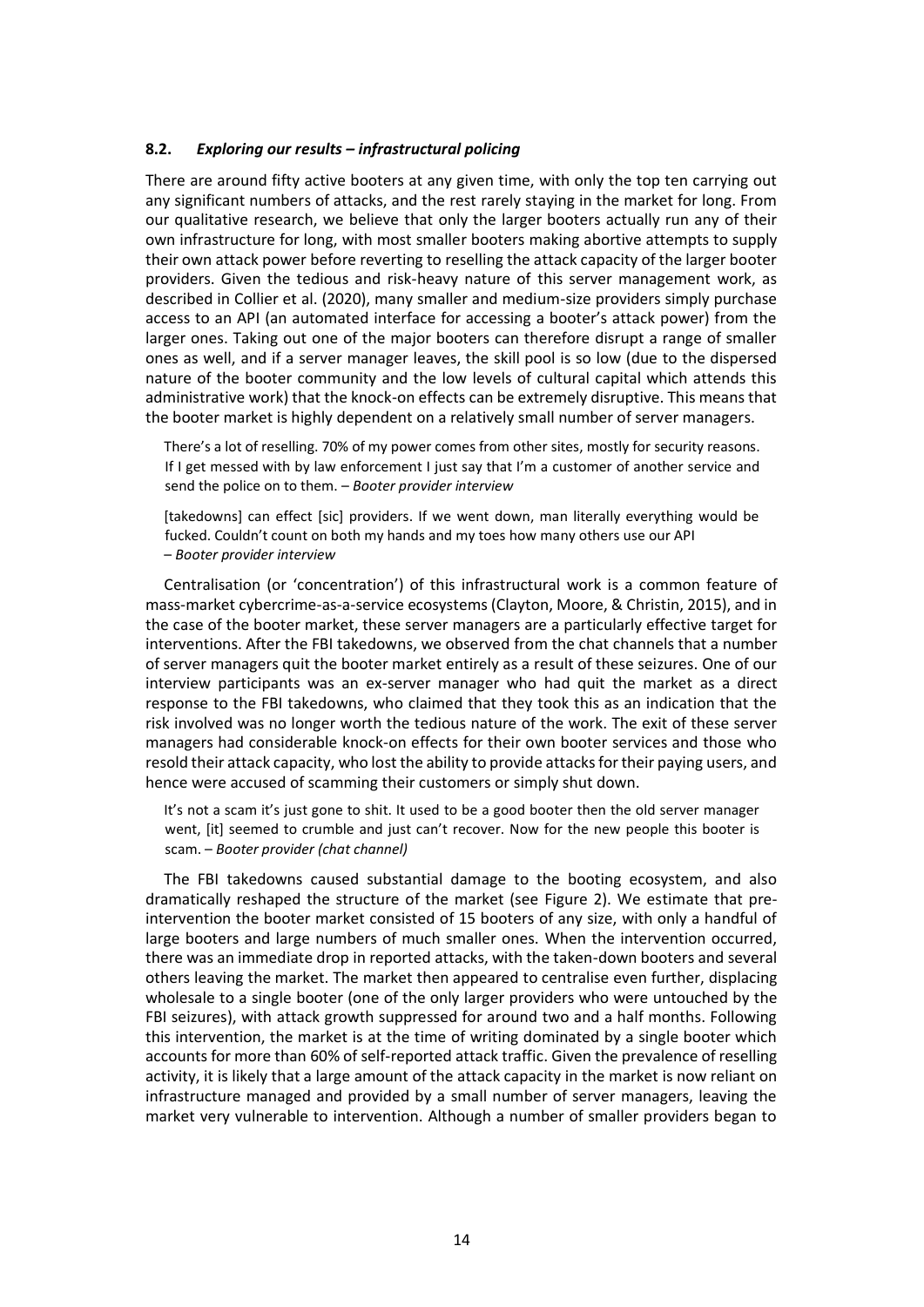spring up around two months after the intervention (at the same time as a medium-sized one returned), their attack numbers appear static, and the only growth appears to be from the large booter, which now overwhelmingly dominates the market. At the present moment, this booter remains active as it is hosted outside the US, and has yet to become an immediate priority target for the agency (suggesting that these interventions are still dependent on institutional resources and the amassing and spending of institutional capital).

Both the infrastructural interventions had significant effects on the number of DoS attacks we observed for a prolonged period, and also changed the structure of the booter ecosystem, with the first dispersing the community and the second centralising the market and the provision of the infrastructure on which these attacks rely. Our analysis suggests that that targeting the infrastructure on which these markets depend and the people who maintain it, which we describe as 'infrastructural policing', is particularly effective in disrupting these mass-scale cybercrime-as-a-service markets.

### **9. Influence policing**

The final kind of intervention we evaluate involves targeted messaging campaigns, which make use of the surveillance advertising infrastructures created by companies such as Google and Facebook, as tools for preventative law enforcement interventions. These infrastructures track users around the Internet using cookies and other data-driven approaches, building intensely personal behavioural profiles which are then used to target adverts.

The use of targeted online advertising by law enforcement in 'influence' operations are part of a broader strategy, originally developed under the PREVENT duty in the UK for counter-terrorism and counter-radicalisation, which is based around a behaviourist approach to identifying and diverting 'at-risk' people from pathways which might potentially lead to serious offending. The National Crime Agency has adapted this controversial PREVENT approach to cybercrime through CYBER-PREVENT (more recently "Cyber Choices"), targeting adolescents and young adults whom they deem at risk for becoming involved in online offending with online messaging and diversionary programmes. These include 'knock and talk' interventions where NCA officers visit the homes of adolescents who have exhibited risky online behaviours such as engaging on hacker forums or purchasing illicit services, and more in-depth workshop-based interventions with mentors from the NCA and private security companies (NCA, 2020). From "Cyber Choices", we document and evaluate what we believe to be the first prominent use of targeted digital advertising by police as a cybercrime intervention strategy, which we term *influence policing*  – a form of messaging which goes beyond traditional police informational campaigns and adopts techniques more associated with high policing, espionage, and statecraft.

We focused on a particular messaging campaign targeted at booter users in their early stages of involvement which was limited to the UK. This intervention involved targeted Google search engine advertisements featuring prominent NCA branding, which were delivered solely to UK users aged 16 to 24 who were searching for terms related to booter services between December 2017 and June 2018. The adverts were designed with the help of psychologists, focusing on the illegality of booter services, and linked to 'advertorial' blogs on major gaming websites.

It's quite novel that, with this crime type, that you can be there at the first point that criminal intent is shown. So you've got a youngster who's going, right, someone's been talking about booting, or, someone's been chatting about booting someone off. How do I do it? So he's first formulating the intent to actually go and do it: "I'll find out about it!". Police is nowhere in his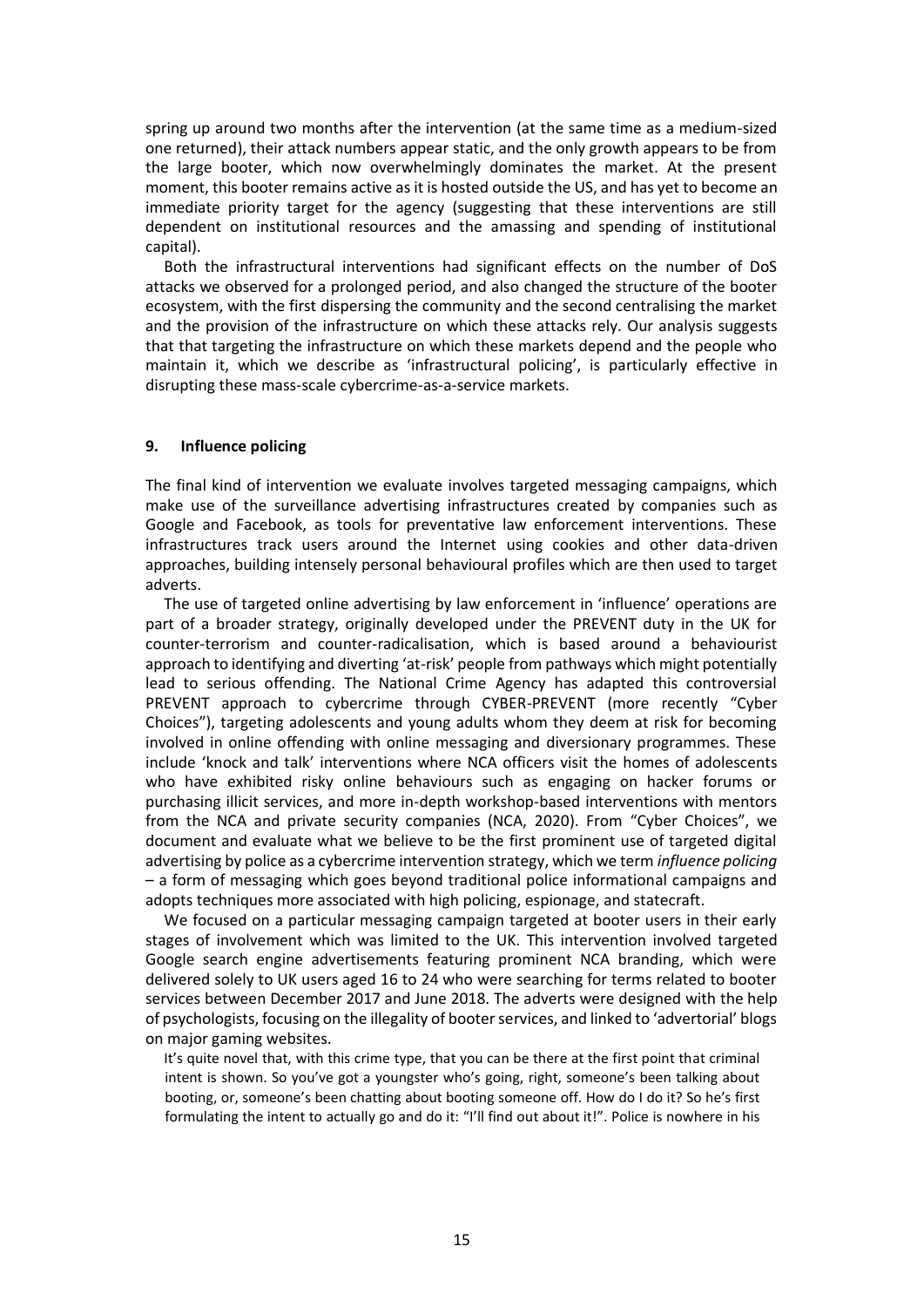mind, legality. So, and as soon as he types it into Google, it comes up on the top of the page: "NCA. Booting is illegal". You know, if we could do the same with burglars, they're going out on their first job, [with a message on the front door], or in his thought process. Police is not in their mind, in fact, they've probably done a risk assessment and thought, well, they're not there. But you know, if you could have a police car going past, or something... So, it's unique in the fact that that first step, or that first bit of intent that you can put that up there on the top of the page. Not necessarily click on it, but it's there, so we're showing a presence. We are undermining one of the things that the research into criminal pathways identified. "Police aren't interested", well, yeah, we are, because we're up here. – *NCA officer*

These kinds of messaging are likely to most strongly affect new users of booter services. The rationale behind these messaging campaigns was diversionary, targeting younger potential users, and the use of Google Adverts' sophisticated targeting capabilities allowed law enforcement to engage these at a crucial point in the sequence of events which leads to users having their first interaction with the booter community:

# **9.1.** *Top-level results – influence policing*

The existing upward trend (a positive gradient of 2.9 between July 2016 and November 2017) in UK attacks (Figure 3) appears to entirely flatten (to a positive gradient of 0.1) throughout the course of this campaign, while the trend in worldwide attacks (the trend in US attacks is displayed in Figure 3 as a proxy for this) continues to rise. This appears, therefore, to be a highly successful intervention. We argue that this levelling-out, rather than reduction, in attack numbers is because those who already use booter services are unlikely to see these advertisements, however those attempting to enter the market are likely to search Google (which dominates the search engine market) for booter services and hence be targeted.

# **9.2.** *Exploring our results – influence policing*

We argue that rather than emerging from a simple 'deterrent' effect, our fieldwork suggests that this messaging is most likely effective due to the dispersed, international nature of the booter user community, and the weak enrolment and loose social ties of the (generally very young) users which characterise it. Booting is widely derided even by those within the booter community, and has generally failed to develop a coherent or stable cultural world of its own. The booter community, especially since its exile from Hackforums and dispersion across a range of very small communities, has extremely low cultural capital: possibly to a greater extent than any of the main varieties of cybercriminal activity which we can identify. This is partly due to the low levels of skill required to use or run a booter in comparison to more technically challenging forms of cybercrime. Booters are largely set up using pre-made scripts and website sources found online, and users require no technical skill whatsoever. Booter providers and users are often referred to as 'skids' (or 'script kiddies') in the hacker community: low-skilled individuals who simply use other people's methods without any technical ability or creativity of their own. Even on booter chat channels, individuals are often mocked for using booters, and channel participants often state that they do not use booters

themselves.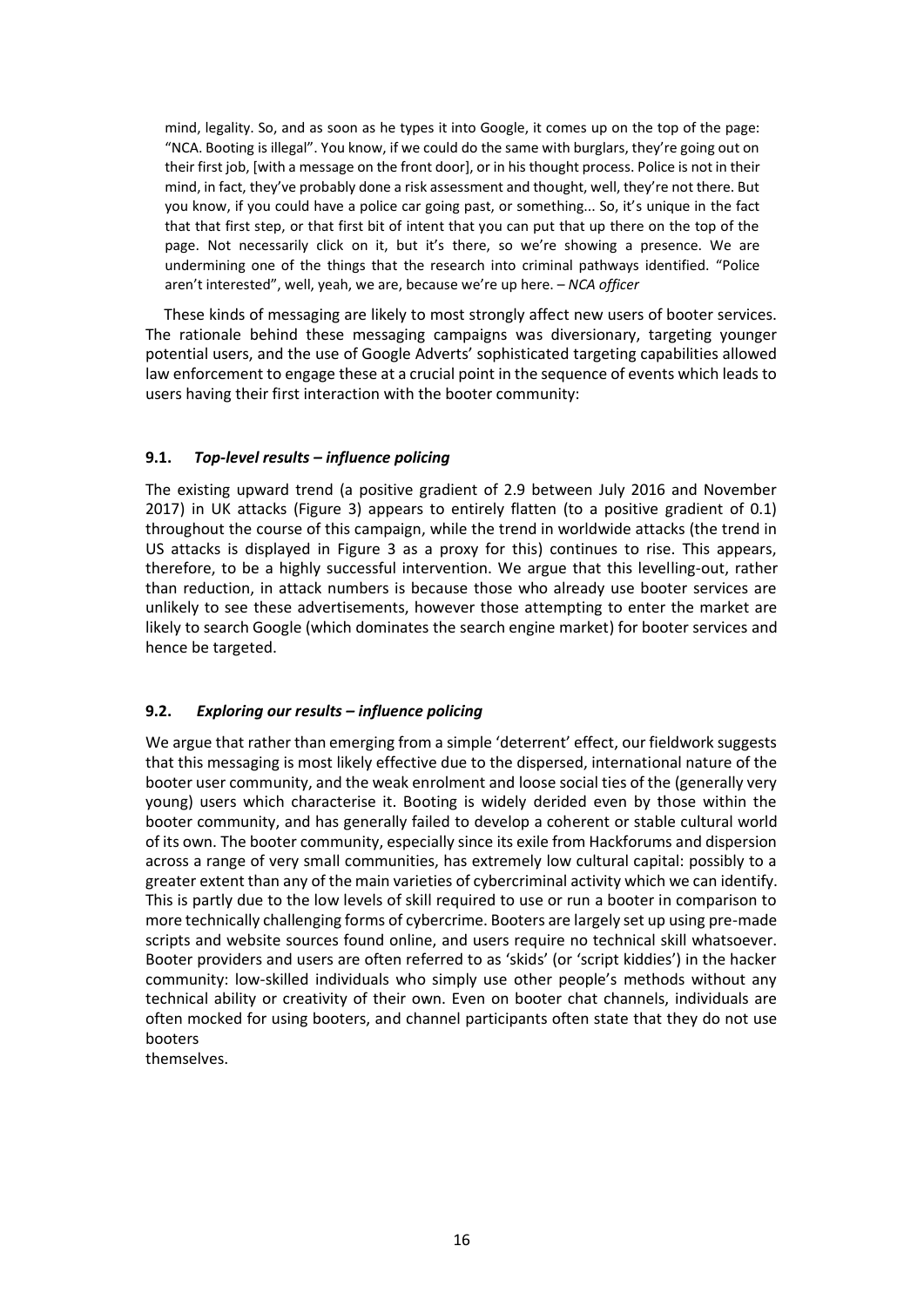I'm at a point were booting is gay asf [as fuck] lol – *Booter user (chat channel)* Yeah tbh

booting is getting boring – *Booter user (chat channel)*

People love spamming attacks because they think booting is cool and they think they are scary haxors [hackers] – *Booter user (chat channel)*

Booting is dead. Has been for a while. Yes a lot of people still do it but not like it used to be. I have a spot on [booter service] web based but I don't use it. – *Booter user (chat channel)*

Denial of service is for kids – *Booter user (chat channel)*

Our evidence from chat channels and interviews suggests that most booter users are young and only involved for a short time. In accordance with the low levels of social capital which we observe in the community, our interviews with booter providers suggest that there appears to be a very high turnover of users, and the market appears largely to rely on large numbers of short-term users who only purchase a small number of attacks before stopping, rather than a small number of users who invest a relatively large amount of money in these services. Thus, targeting these weak ties and the weak techniques of neutralisation which allow these younger users to believe that booting is legal, harmless, and risk-free appears to have a significant and lasting effect on entry to the user community.

The effectiveness of messaging interventions is also backed up by our qualitative interviews, which included an ex-provider who had quit as a result of a targeted message sent by email from US law enforcement as part of a campaign several years earlier.

I would think [messaging campaigns] would work a lot better [than arrests], because when I got messaged [by US law enforcement], like, you always have a, for example, if you've heard of Edward Snowden, you know that you're being watched, regardless, and everyone has that in the back of their mind. But I think if you let people know that you're actively being watched, via a message or, someone knows what you're looking at, it scares you. Especially when it's a younger kid... I think a lot of people would take it as a, sort of a second chance. – *Ex-booter provider*

Drawing from the language used by our law enforcement interviewees, we term this 'influence policing'. We believe that this appears to be effective partly because of the qualitative difference between these targeted adverts and traditional police messaging campaigns. Google has built an incredibly powerful tool for targeting specific populations and delivering targeted messages to attempt to change their behaviour. This form of messaging targets the most susceptible individuals at the very beginning of their potential involvement in illegal online activities. Additionally, this is by far the cheapest form of intervention we studied, costing only a few thousand pounds to achieve a significant reduction in attack numbers for six months.

#### **10. Discussion and conclusions**

We argue that the particular structural and cultural features of mass-market cybercrime are responsible for the resilience of the booter market to traditional policing interventions and its susceptibility to emerging forms of policing. The topologies and design of different kinds of Internet infrastructure – and how these interact with culture and practices – concentrate and disperse specific human and technical elements of cybercrime communities, breaching boundaries of international jurisdiction in ways which render traditional policing approaches ineffective, but also giving rise to novel opportunities for disruption.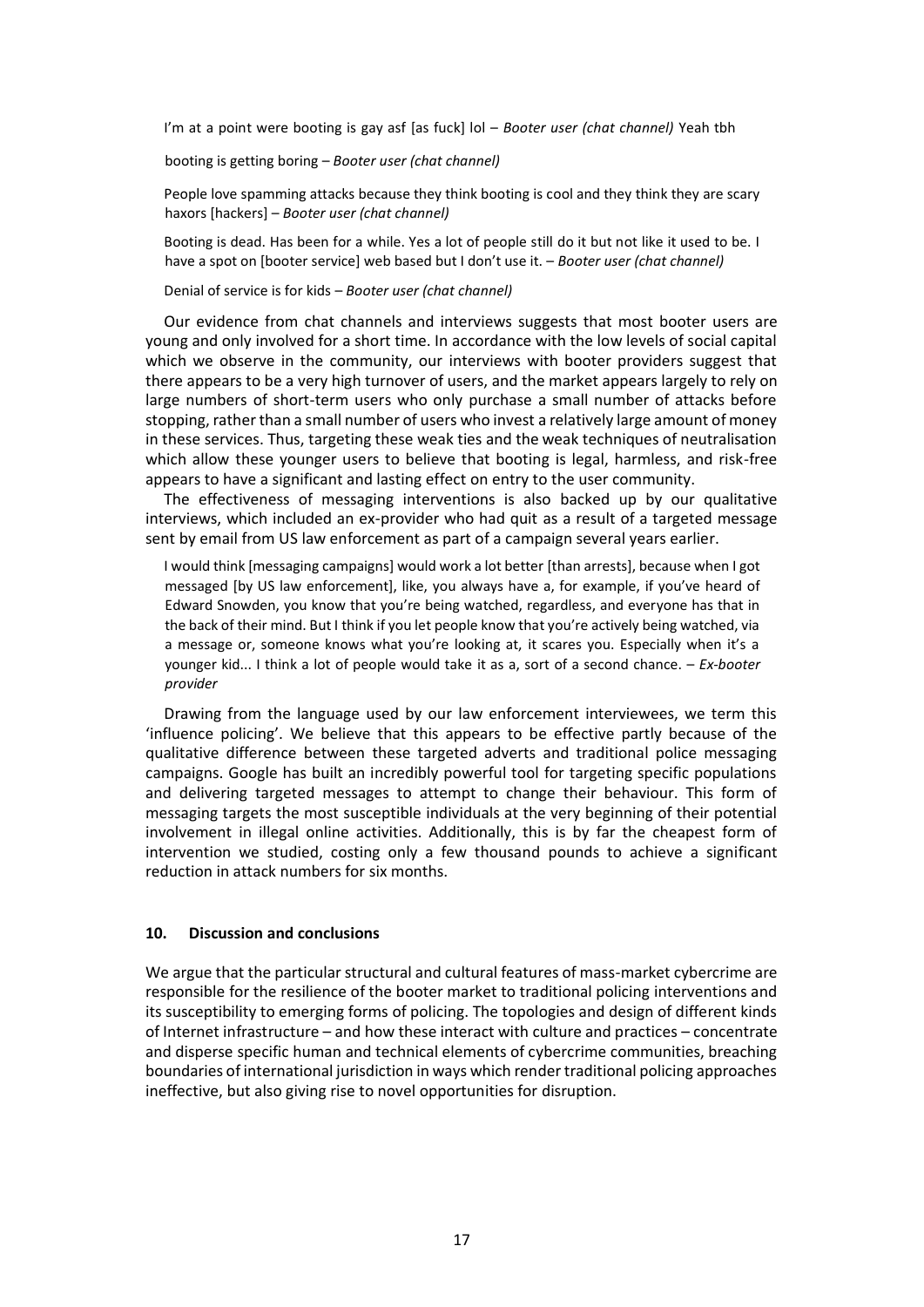A potential explanation for the limited effects which we do observe for some sentencing interventions is that they are accompanied by a great deal of media coverage, which invariably mentions that DoS is illegal. This may be the important effect for arrests as well; a time-limited effect on potential new users of these services, who will be searching for booter providers on Google's search engine and may well come across these news stories. Overall, however, the international nature of this Internet-facilitated market means that sentencing and arrest interventions are complicated by jurisdictional issues and displacement.

This international displacement (and the lack of a central community site for booters) also means that the booter community is highly dispersed, characterised by loose ties, low levels of involvement, and weak systems of cultural capital. The market is chiefly supported by large numbers of these low-involvement users who are only weakly enrolled, and who invest small amounts of money before discontinuing. This makes this community susceptible to disruption by influence policing, which also avoids the solidaristic effect and some of the unintended harms which arrests and crackdowns have been shown to generate (Ladegaard, 2019). These are best conceived as *behavioural* interventions, rather than the commonlyheralded situational interventions associated with Situational Crime Prevention and Routine Activities Theory (L. E. Cohen & Felson, 1979; Yar, 2005), which operate on the ecology of criminal opportunity. They exist within a broader network of governmental practice that draws from 'nudge' approaches and the wider practices of counter-terrorism employed by the NCA.

Conversely, although the infrastructure on which this market relies is internationally dispersed, the community of people who administer this is highly centralised, with the majority of the attack capacity supported by a small number of larger providers and their server managers. The tedious nature of the infrastructural work involved and the low levels of cultural capital associated with it mean that these providers are relatively easily dissuaded by infrastructural policing involving wide-ranging takedowns, which makes their work even more laborious and risky (especially when backed up with the threat of widespread arrests) (Collier et al., 2020). The centralisation of the supportive infrastructural work of these markets and the prevalence of reselling means that these interventions therefore have very disruptive effects on the market as a whole.

As law enforcement attempt to establish effective means of intervening in cybercrime markets, so too are the rationales behind online police action changing. Rationales based in exemplary deterrence fail for these cybercrime markets, as they are reliant on fear of a sovereign police force with a capacity to act which is frustrated by the complex jurisdictional environments which these markets straddle (Wall, 2007). The concentrations and dispersions of people which emerge from Internet infrastructure are of particular importance for these emerging methods of policing. The two emerging approaches highlighted in this article show up the micro-contours within the nominally dispersed structures of these crimes. While cybercrime may be a global and dispersed phenomenon at the macro-scale, it has a complex human and technical sub-geography which provides distinct opportunities and challenges for police action. As law enforcement develops approaches to online intervention, they are increasingly reclaiming 'ownership' of cybercrime problems – disrupting and repurposing Internet infrastructure and taking more active roles in partnership with the private sector actors who maintain these infrastructures – bringing themselves to more central positions in these nodal relationships.

This has important implications for how we frame cybercrime policing  $-$  rather than arguments about lacking capacity (which are fairly well-supported for arrests and sentencing), we see an increasing desire to own these crime problems. Although sovereign policing is clearly complicated by the Internet, there are some successes with more proactive measures where law enforcement take the lead. These are reliant on their ability to enrol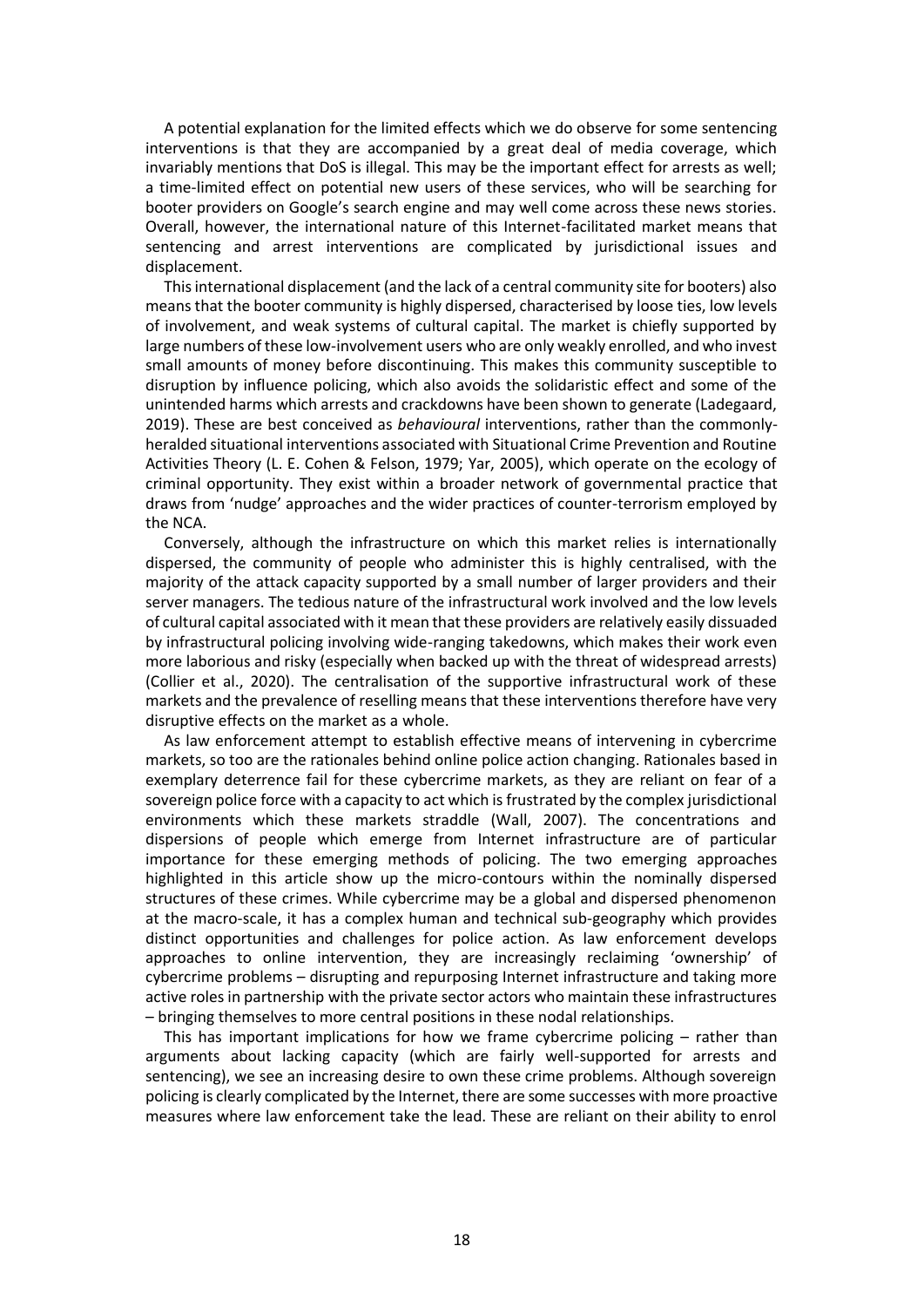or subvert the same international infrastructures of the Internet which frustrate more traditional forms of policing. This does not break law enforcement out of their 'nodal' partnerships with the private sector, rather it reorients their centre of gravity, suggesting further roles for the infrastructure providers to directly serve policing needs. The increasing pressure on these intermediaries (and on law enforcement) to tackle online harm augurs a reconfiguration of these 'nodal' relationships into more hierarchical structures, with law enforcement developing more regularised capacities for interception, disruption, and influence using the technical capabilities of these intermediaries (whose appetite for taking this work on themselves has generally been low).

While this clearly merits further theoretical exploration than is possible in a largely empirical article, it particularly notable that the FBI's disruptive strategy for cybercrime interventions draws inspiration from the organised crime policing which has been a focus throughout its long history as a law enforcement institution (Florez & Boyce, 1990; Levi & Maguire, 2004; Ritter & McDonald, 2008), while the NCA's CYBERPREVENT approach (as a much younger institution) is drawn from the preventive anti-terror policing approaches which attained prominence in the UK in the years of its infancy (Smit et al., 2014; Qurashi, 2018). The repurposing of strategies from other globalised areas of policing for cybercrime interventions is a further step in the movement of the traditional role of police as a reactive force towards an intelligence-led, proactive model with a responsibility to actively disrupt crime (J. Ratcliffe & Makkai, 2004; Henry & Smith, 2017). As this form of disruptive policing is moving online, it is taking on distinct forms in reaction to the particular features of the digital environment and online communities involved in illegal activity, but is also shaped by the histories and contexts of the institutions tasked to carry it out. It is additionally worth noting that underneath an apparently disruptive rationale, both infrastructural and influence policing have strong *behavioural* components at their heart.

Despite the apparent effectiveness of the emerging strategies we evaluate, the same questions of democratic policing pertain: about how resources are targeted, which communities are policed and how, and who is responsible when things go wrong (Henry & Smith, 2017). There is a worrying aspect to this repositioning of the police role, which appears to be drawn nearly entirely within the 'high policing' scope, outwith the potentially more democratised (or at least democratisable) and accountable structures, functions, and practices of more mundane or community-oriented arenas of policing. For influence policing in particular, a degree of caution is advised, as the potential harms are largely unknown. It remains for future work to explore what procedural justice and accountability might look like for these emerging kinds of online policing, and to map these developments and their histories in more depth.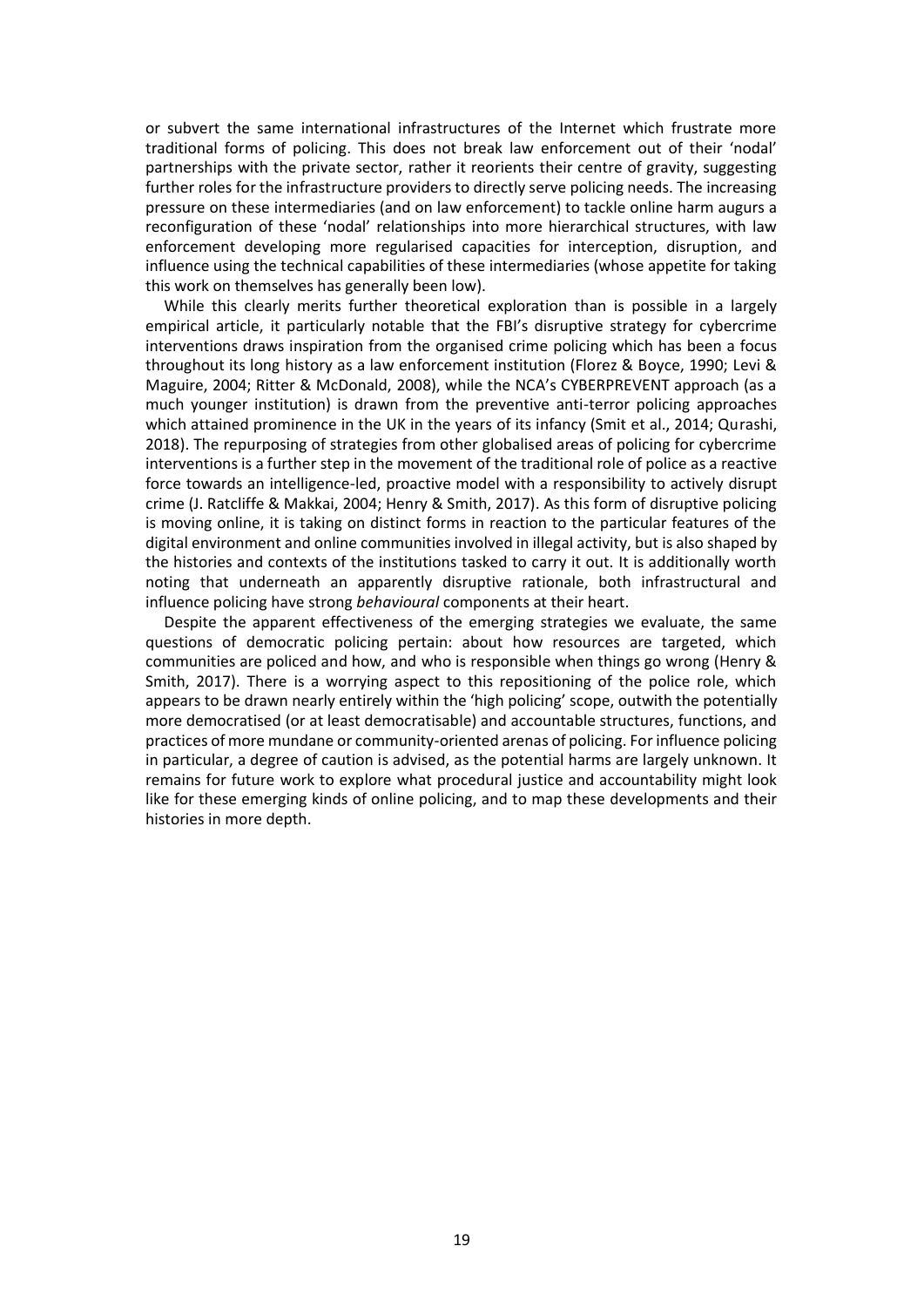#### **References**

- Abrahamsen, R., & Williams, M. C. (2010). *Security beyond the state: Private security in international politics*. Cambridge: Cambridge University Press.
- Anderson, R., Barton, C., Böhme, R., Clayton, R., Van Eeten, M. J., Levi, M., ... Savage, S. (2013). Measuring the cost of cybercrime. In *The Economics of Information Security and Privacy* (pp. 265–300). Berlin: Springer.
- Beck, U., Lash, S., & Wynne, B. (1992). *Risk society: Towards a new modernity* (Vol. 17). London and New York: Sage.
- Behr, H. (2008). Deterritorialisation and the transformation of statehood: The paradox of globalisation. *Geopolitics*, *13*(2), 359–382.
- Bojarski, K. (2015). Dealer, hacker, lawyer, spy: Modern techniques and legal boundaries of counter-cybercrime operations. *The European Review of Organised Crime*, *2*(2), 25– 50.
- Bouchard, M. (2007). On the resilience of illegal drug markets. *Global Crime*, *8*(4), 325–344.
- Brewer, R., de Vel-Palumbo, M., Hutchings, A., Holt, T., Goldsmith, A., & Maimon, D. (2019). *Cybercrime prevention: Theory and applications*. Cham: Palgrave Macmillan.
- British Society of Criminology. (2015). *Statement of ethics.* Retrieved from [http://](http://www.britsoccrim.org/ethics/)  [www.britsoccrim.org/ethics/](http://www.britsoccrim.org/ethics/)
- Brodeur, J.-P. (1983). High policing and low policing: remarks about the policing of political activities. *Social problems*, *30*(5), 507–520.
- Brunt, R., Pandey, P., & McCoy, D. (2017). Booted: An analysis of a payment intervention on a DDoS-for-hire service. In *Workshop on the Economics of Information Security* (pp. 06–26).
- Castells, M. (2002). *The internet galaxy: Reflections on the internet, business, and society*. New York: Oxford University Press.
- Clayton, R., Moore, T., & Christin, N. (2015). Concentrating correctly on cybercrime concentration. In *Workshop on the Economics of Information Security.*
- Cohen, J., Gorr, W., & Singh, P. (2003). Estimating intervention effects in varying risk settings: Do police raids reduce illegal drug dealing at nuisance bars? *Criminology*, *41*(2), 257– 292.
- Cohen, L. E., & Felson, M. (1979). Social change and crime rate trends: A routine activity approach. *American Sociological Review*, 588–608.
- Coleman, G. (2014). *Hacker, hoaxer, whistleblower, spy: The many faces of Anonymous*. London and New York: Verso books.
- Collier, B., Clayton, R., Hutchings, A., & Thomas, D. (2020). Cybercrime is (often) boring: maintaining the infrastructure of cybercrime economies. In *Proceedings of the Workshop on the Economics of Information Security.*
- Collier, B., Thomas, D. R., Clayton, R., & Hutchings, A. (2019). Booting the booters: evaluating the effects of police interventions in the market for denial-of-service attacks. In *Proceedings of the internet measurement conference* (pp. 50–64).
- Davis, R. A., & Wu, R. (2009). A negative binomial model for time series of counts. *Biometrika*, *96*(3), 735–749.
- Dupont, B. (2016). The polycentric governance of cybercrime: The fragmented networks of international cooperation. *Cultures & Conflicts*, *102*(2), 95–120.
- Dupont, B. (2017). Bots, cops, and corporations: on the limits of enforcement and the promise of polycentric regulation as a way to control large-scale cybercrime. *Crime, Law and Social Change*, *67*(1), 97–116.
- Florez, C. P., & Boyce, B. (1990). Laundering drug money. *FBI Law Enforcement Bulletin*, *59*(4), 22–26.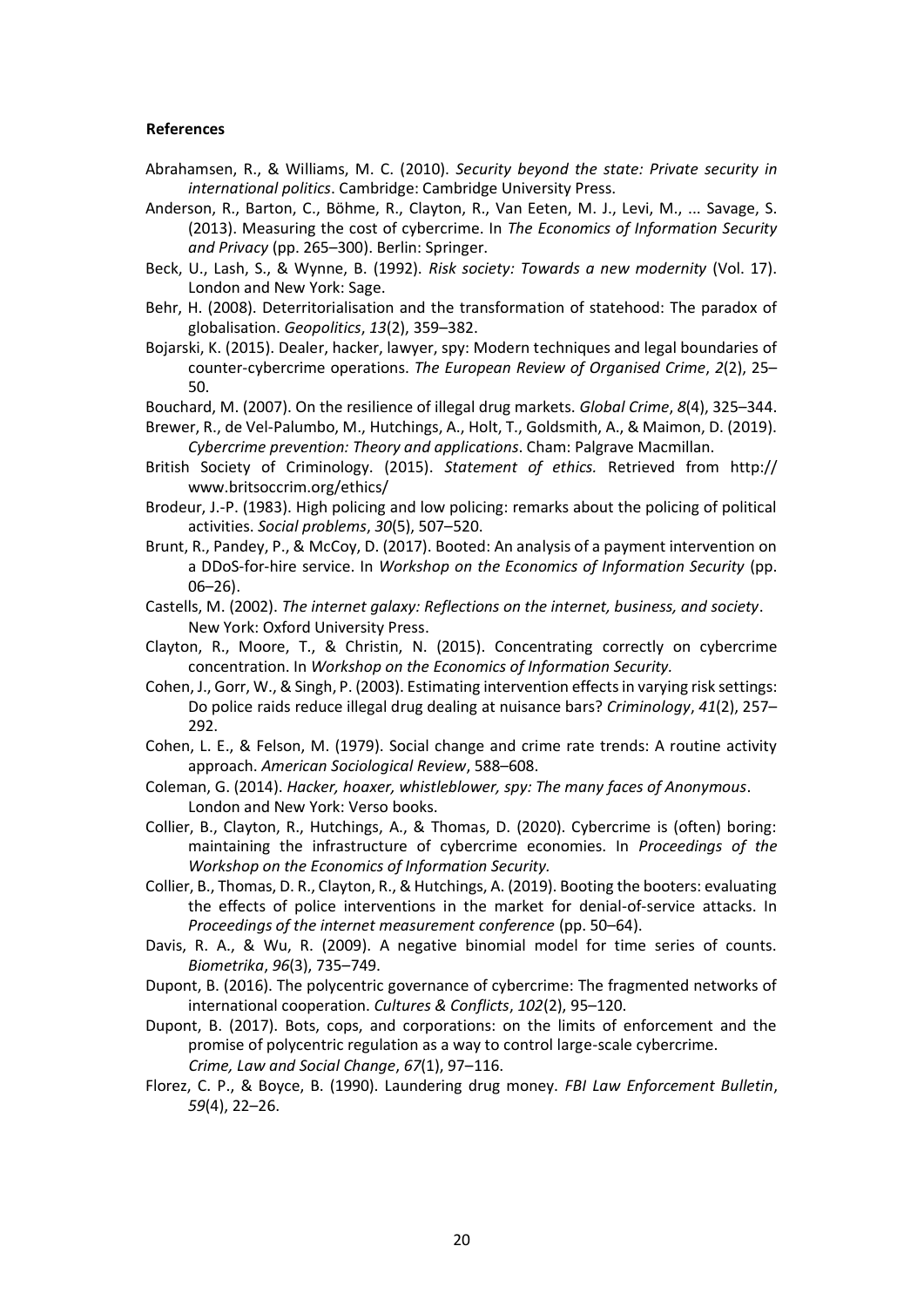Garland, D. (2012). *The culture of control: Crime and social order in contemporary society*. Chicago: University of Chicago Press.

- Gould, A. (2020). Sovereign control and ocean governance in the regulation of maritime private policing. *Policing and Society*, 1–17. Retrieved from [https://doi.org/](https://doi.org/10.1080/10439463.2020.1732975) [10.1080/10439463.2020.1732975](https://doi.org/10.1080/10439463.2020.1732975)
- Henry, A., & Smith, D. J. (2017). *Transformations of policing*. Oxon: Routledge.
- Hilbe, J. M. (2011). *Negative binomial regression*. Cambridge: Cambridge University Press.
- Holt, T. J. (2013). Examining the forces shaping cybercrime markets online. *Social Science Computer Review*, *31*(2), 165–177.
- Holt, T. J., & Bossler, A. M. (2014). An assessment of the current state of cybercrime scholarship. *Deviant Behavior*, *35*(1), 20–40.
- Hutchings, A., & Clayton, R. (2016). Exploring the provision of online booter services. *Deviant Behavior*, *37*(10), 1163–1178.
- Hutchings, A., & Holt, T. J. (2017). The online stolen data market: disruption and intervention approaches. *Global Crime*, *18*(1), 11–30.
- Hutchings, A., & Holt, T. J. (2018). Interviewing cybercrime offenders. *Journal of Qualitative Criminal Justice & Criminology*, *7*(1), 75–94.

Karami, M., & McCoy, D. (2013). Understanding the emerging threat of ddos-asa-service. In

*6th {USENIX} Workshop on Large-Scale Exploits and Emergent*

*Threats ({LEET} 13).*

- Koper, C. S., & Reuter, P. (1996). Suppressing illegal gun markets: Lessons from drug enforcement. *Law and Contemporary Problems*, *59*(1), 119–146.
- Kozinets, R. V. (2015). *Netnography*. London: Sage Publications.
- Kubrin, C. E., Messner, S. F., Deane, G., McGeever, K., & Stucky, T. D. (2010). Proactive policing and robbery rates across us cities. *Criminology*, *48*(1), 57–97.
- Ladegaard, I. (2019). "I pray that we will find a way to carry on this dream": How a law enforcement crackdown united an online community. *Critical Sociology*, *45*(4-5), 631– 646.
- Leukfeldt, E. R., Kleemans, E. R., & Stol, W. P. (2017). Cybercriminal networks, social ties and online forums: Social ties versus digital ties within phishing and malware networks. *The British Journal of Criminology*, *57*(3), 704–722.
- Levi, M., & Maguire, M. (2004). Reducing and preventing organised crime: An evidencebased critique. *Crime, Law and Social Change*, *41*(5), 397–469.
- Levi, M., & Williams, M. L. (2013). Multi-agency partnerships in cybercrime reduction. *Information Management & Computer Security*.
- Liang, B. A., & Mackey, T. (2009). Searching for safety: addressing search engine, website, and provider accountability for illicit online drug sales. *American Journal of Law & Medicine*, *35*(1), 125–184.
- Manky, D. (2013). Cybercrime as a service: a very modern business. *Computer Fraud & Security*, *2013*(6), 9–13.
- Martin, J., & Christin, N. (2016). Ethics in cryptomarket research. *International Journal of Drug Policy*, *35*, 84–91.
- Mazerolle, L., Soole, D., & Rombouts, S. (2007). Drug law enforcement: A review of the evaluation literature. *Police Quarterly*, *10*(2), 115–153.
- McCoy, D., Dharmdasani, H., Kreibich, C., Voelker, G. M., & Savage, S. (2012). Priceless: The role of payments in abuse-advertised goods. In *Proceedings of the 2012 ACM conference on Computer and Communications Security* (pp. 845–856).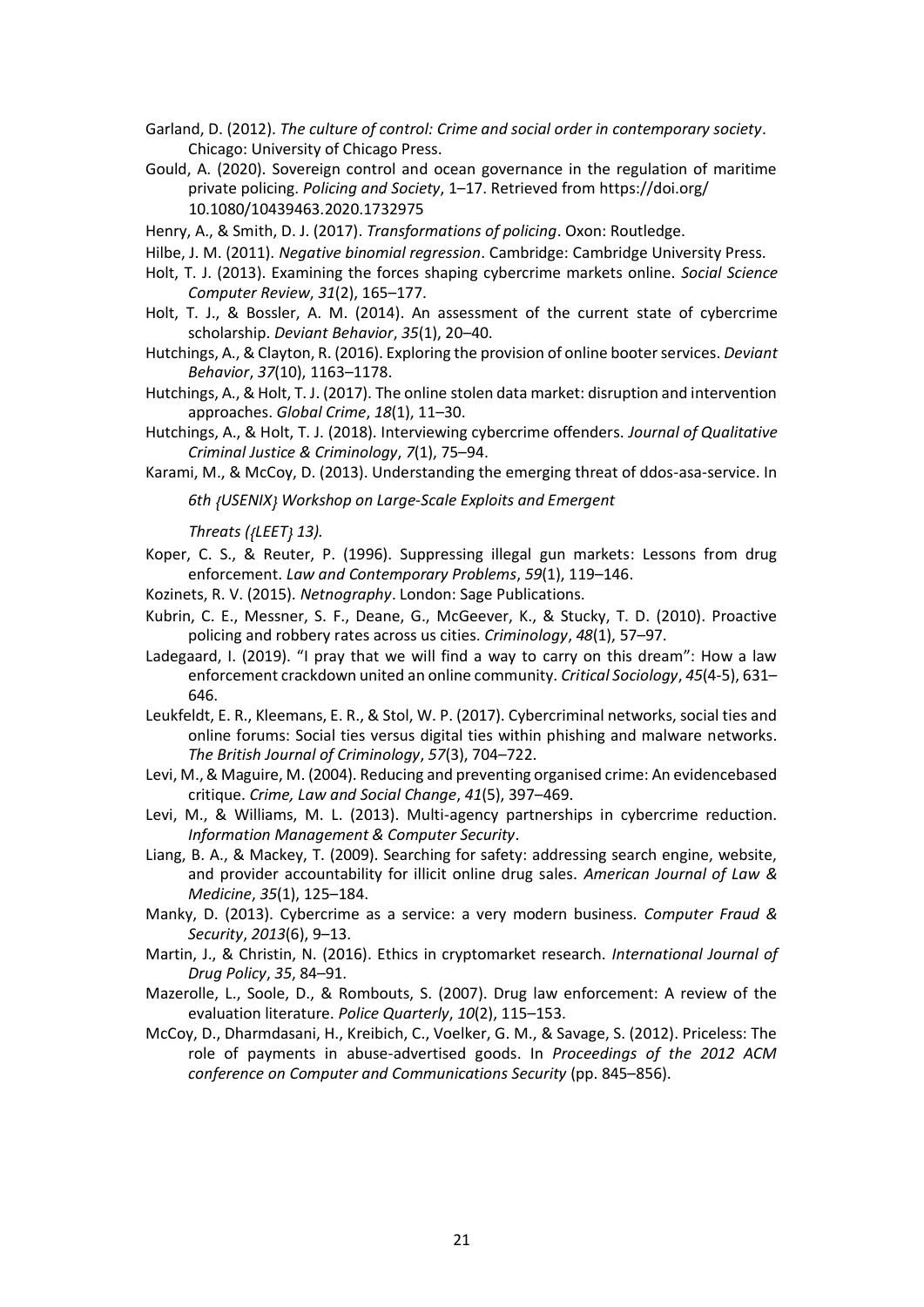- NCA. (2020). *Cyber choices: Helping you choose the right and legal path.* Retrieved from [https://nationalcrimeagency.gov.uk/what-we-do/crime-threats/ cyber](https://nationalcrimeagency.gov.uk/what-we-do/crime-threats/cyber-crime/cyberchoices)[crime/cyberchoices](https://nationalcrimeagency.gov.uk/what-we-do/crime-threats/cyber-crime/cyberchoices) (Accessed: 2020-05-07)
- Nhan, J., & Huey, L. (2013). Policing through nodes, clusters and bandwidth. In *Technocrime*  (pp. 89–110). Willan.
- Nicaso, A., & Lamothe, L. (1995). *Global mafia: The new world order of organized crime*. Macmillan Canada Toronto.
- Noland, R. B., Quddus, M. A., & Ochieng, W. Y. (2008). The effect of the London congestion charge on road casualties: an intervention analysis. *Transportation*, *35*(1), 73–91.
- Paoli, L. (2007). Mafia and organised crime in italy: The unacknowledged successes of law enforcement. *West European Politics*, *30*(4), 854–880.
- Paquet-Clouston, M., Décary-Hétu, D., & Bilodeau, O. (2018). Cybercrime is whose responsibility? A case study of an online behaviour system in crime. *Global Crime*, *19*(1), 1–21.
- Qurashi, F. (2018). The Prevent strategy and the UK 'war on terror': embedding infrastructures of surveillance in Muslim communities. *Palgrave Communications*, *4*(1), 1–13.
- Ratcliffe, J., & Makkai, T. (2004). *Diffusion of benefits: Evaluating a policing operation*. Canberra: Australian Institute of Criminology.
- Ratcliffe, J. H. (2016). *Intelligence-led policing*. Routledge.
- Ritter, A., & McDonald, D. (2008). Illicit drug policy: Scoping the interventions and taxonomies. *Drugs: Education, Prevention and Policy*, *15*(1), 15–35.
- Santanna, J. J., Schmidt, R. d. O., Tuncer, D., De Vries, J., Granville, L. Z., & Pras, A. (2016). Booter blacklist: Unveiling ddos-for-hire websites. In *2016 12th International Conference on Network and Service Management (CNSM)* (pp. 144–152).
- Sauter, M. (2013). "LOIC Will Tear Us Apart" The impact of tool design and media portrayals in the success of activist DDoS attacks. *American Behavioral Scientist*, *57*(7), 983– 1007.
- Schuilenburg, M. (2017). *The securitization of society: crime, risk, and social order* (Vol. 12). New York: NYU Press.
- Shearing, C., & Wood, J. (2003). Nodal governance, democracy, and the new 'denizens'. *Journal of Law and Society*, *30*(3), 400–419.
- Smit, E. G., Van Noort, G., & Voorveld, H. A. (2014). Understanding online behavioural advertising: User knowledge, privacy concerns and online coping behaviour in europe. *Computers in Human Behavior*, *32*, 15–22.
- Thomas, D. R., Clayton, R., & Beresford, A. R. (2017). 1000 days of UDP amplification DDoS attacks. In 2017 APWG Symposium on Electronic Crime Research (eCrime) (pp. 79-84).
- Wall, D. S. (2007). Policing cybercrimes: Situating the public police in networks of security within cyberspace. *Police Practice and Research*, *8*(2), 183–205.
- Williams, M. (2006). *Virtually criminal: Crime, deviance and regulation online*. Oxon: Routledge.
- Williams, M., & Levi, M. (2015). Perceptions of the ecrime controllers: Modelling the influence of cooperation and data source factors. *Security Journal*, *28*(3), 252–271.
- Yar, M. (2005). The novelty of 'cybercrime' an assessment in light of routine activity theory. *European Journal of Criminology*, *2*(4), 407–427.
- Yip, M., Shadbolt, N., Tiropanis, T., & Webber, C. (2012). The digital underground economy: A social network approach to understanding cybercrime. In *Digital Futures 2012: The Third Annual Digital Economy All Hands Conference.*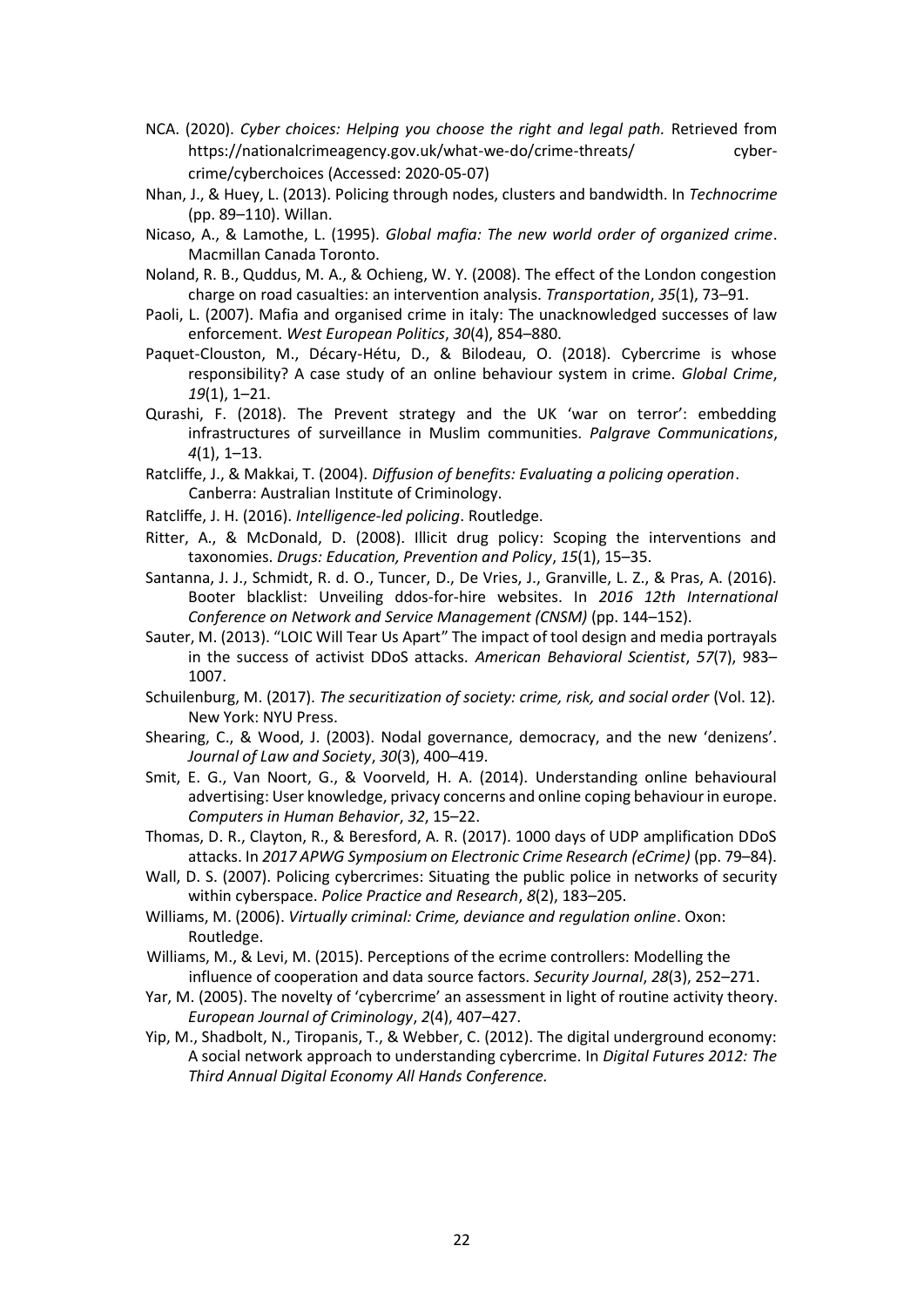# Table 1. List of interventions

| <b>Operation start</b> | Intervention                | Type                                            | <b>Statistically</b><br>significant impact in<br>our model |
|------------------------|-----------------------------|-------------------------------------------------|------------------------------------------------------------|
| 2016-09-08             | vDOS arrests                | Arrests (of 2 people)                           | No                                                         |
| 2016-10-06             | Lizardstresser arrests      | Arrests (of 2 people)                           | No                                                         |
| 2016-10-28             | Hackforums SST shutdown     | Takedown                                        | Yes                                                        |
| 2016-12-05             | <b>Operation Tarpit</b>     | Arrests (of 34 people)                          | No                                                         |
| 2016-12-01             | Destressbooter sentencing   | Sentencing                                      | No                                                         |
| 2017-04-25             | Titaniumstresser sentencing | Sentencing                                      | No                                                         |
| 2017-12-15             | NCA messaging campaign      | Messaging                                       | Yes (in the UK)                                            |
| 2017-12-19             | VDOS sentencing             | Sentencing                                      | Yes                                                        |
| 2018-03-27             | Lizardstresser sentencing   | Sentencing                                      | No                                                         |
| 2018-04-24             | Webstresser arrest          | Takedown and arrests (of Yes<br>4 people)       |                                                            |
| 2018-09-18             | Mirai sentencing            | Sentencing                                      | Yes                                                        |
| 2018-10-26             | Mirai sentencing 2          | Sentencing                                      | Yes (overlapping with<br>above)                            |
| 2018-12-19             | FBI mass takedowns          | Multiple takedowns and<br>arrests (of 3 people) | Yes                                                        |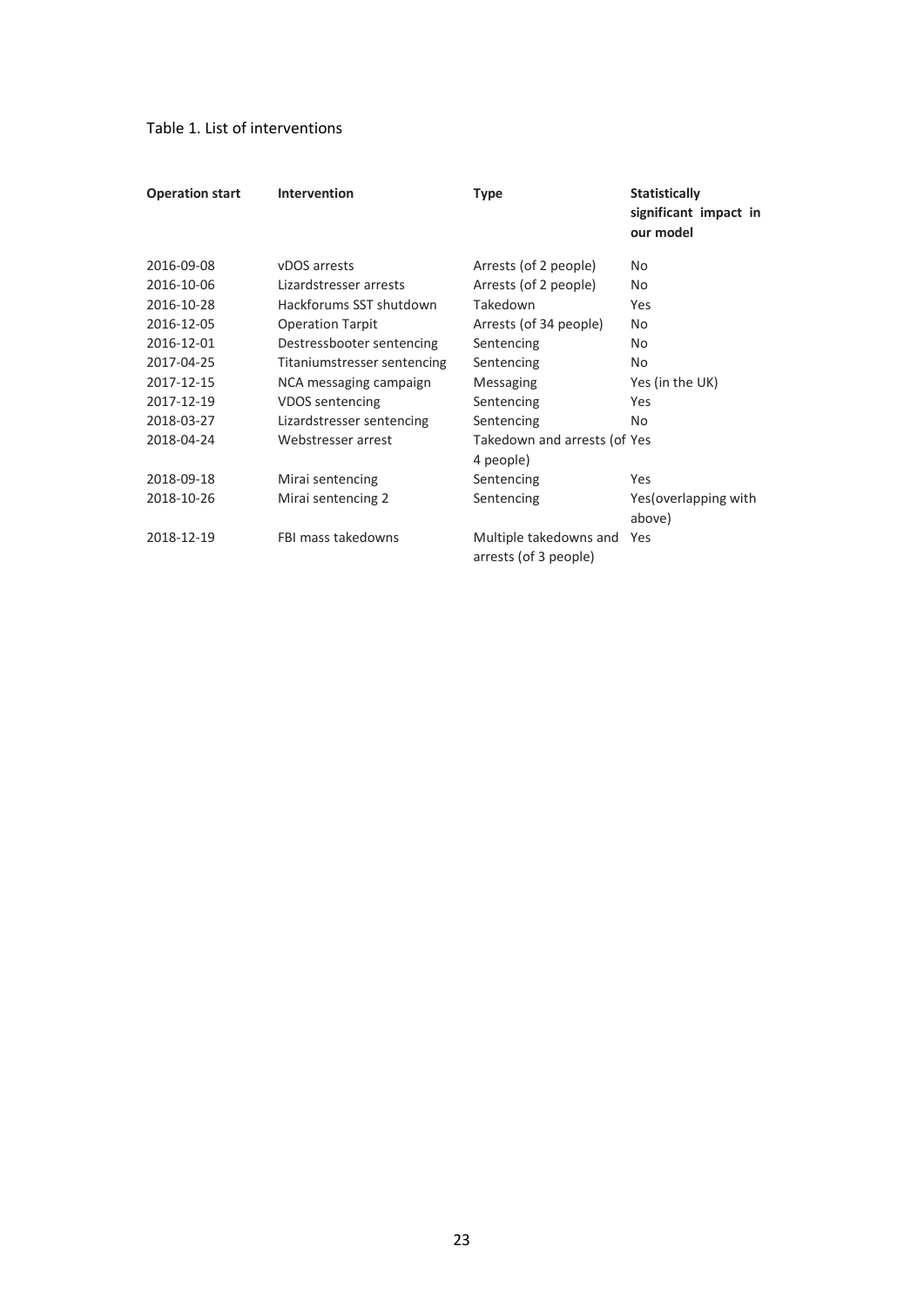Table 2. Negative binomial regression model showing model composition, including key interventions, seasonal components, first order trend, and constant with significance and effect size. Asterisks indicate if inclusion of an intervention made a significant (\*) or strongly significant (\*\*) contribution to the model. The seasonal variables model the month-bymonth seasonality of the data. We also included a separate component for Easter as school holidays are linked to rises in attacks and the date of Easter is not fixed.

 $95%$ 

|                              |            |          |           |          |           |          | <b>JJ70 UI</b> |  |
|------------------------------|------------|----------|-----------|----------|-----------|----------|----------------|--|
|                              | Date       | Coef.    | Std.error | z        | P >  z    | Lower    | Upper          |  |
| Xmas2018                     | 2018-12-19 | $-0.393$ | 0.039     | $-10.05$ | $0.000**$ | $-0.469$ | $-0.316$       |  |
| Webstresser                  | 2018-04-24 | $-0.238$ | 0.0574    | $-4.15$  | $0.000**$ | $-0.351$ | $-0.126$       |  |
| Mirai sentencing and arrests | 2018-10-26 | $-0.516$ | 0.049     | $-10.46$ | $0.000**$ | $-0.613$ | $-0.420$       |  |
| HackForums SST forum closed  | 2016-10-28 | $-0.360$ | 0.039     | $-9.16$  | $0.000**$ | $-0.437$ | $-0.283$       |  |
| vDOS sentencing              | 2017-12-19 | $-0.275$ | 0.057     | $-4.83$  | $0.000**$ | $-0.387$ | $-0.164$       |  |
| Easter                       |            | $-0.016$ | 0.094     | $-0.17$  | 0.864     | $-0.200$ | 0.168          |  |
| seasonal 2                   |            | 0.076    | 0.066     | 1.15     | 0.25      | $-0.053$ | 0.205          |  |
| seasonal 3                   |            | $-0.051$ | 0.060     | $-0.86$  | 0.390     | $-0.168$ | 0.066          |  |
| seasonal 4                   |            | $-0.025$ | 0.057     | $-0.44$  | 0.660     | $-0.137$ | 0.087          |  |
| seasonal 5                   |            | $-0.098$ | 0.062     | $-1.59$  | 0.110     | $-0.220$ | 0.023          |  |
| seasonal 6                   |            | $-0.134$ | 0.069     | $-1.95$  | $0.050*$  | $-0.269$ | 0.001          |  |
| seasonal 7                   |            | $-0.125$ | 0.054     | $-2.32$  | $0.020*$  | $-0.230$ | $-0.019$       |  |
| seasonal 8                   |            | $-0.078$ | 0.060     | $-1.3$   | 0.190     | $-0.196$ | 0.040          |  |
| seasonal 9                   |            | 0.069    | 0.058     | 1.19     | 0.240     | $-0.045$ | 0.184          |  |
| seasonal_10                  |            | $-0.086$ | 0.048     | $-1.77$  | 0.080     | $-0.181$ | 0.009          |  |
| seasonal 11                  |            | $-0.111$ | 0.051     | $-2.16$  | $0.030*$  | $-0.211$ | $-0.010$       |  |
| seasonal 12                  |            | 0.091    | 0.047     | 1.93     | 0.050     | $-0.001$ | 0.182          |  |
| time                         |            | 0.010    | 0.000     | 27.04    | $0.000**$ | 0.009    | 0.011          |  |
| cons                         |            | 10.289   | 0.060     | 170.88   | $0.000**$ | 10.171   | 10.407         |  |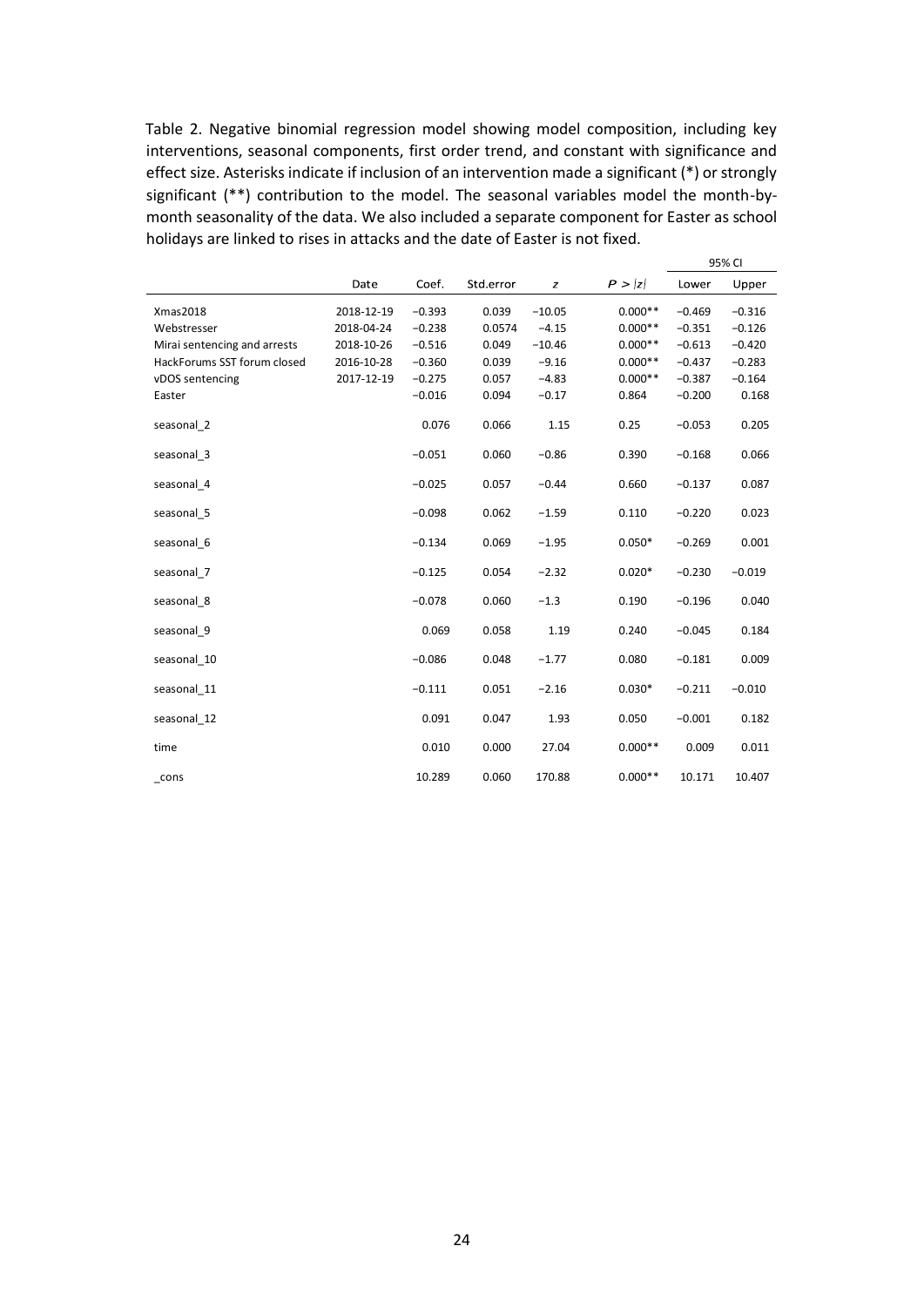Table 3. Estimated effect sizes of statistically significant (at the global scale) interventions by country (UK, US, Russia, France, Germany, Poland, and the Netherlands), showing the effects of each intervention component in separate negative binomial models of attack numbers over time in each country. Asterisks indicate inclusion of intervention in the model made a significant (\*, <0.05) or strongly significant (\*\*, <0.001) contribution to the model. Countries were chosen by prominence in number of attacks, or factors which made them of interest (such as NL retaliation for Webstresser takedown)

| Intervention                                        |                                        | UK                                           | US                                          | <b>RU</b>                                    | <b>FR</b>                                   | DE                                           | PL                                          | <b>NL</b>                                   | Overall                                       |
|-----------------------------------------------------|----------------------------------------|----------------------------------------------|---------------------------------------------|----------------------------------------------|---------------------------------------------|----------------------------------------------|---------------------------------------------|---------------------------------------------|-----------------------------------------------|
| Xmas2018<br>Intervention<br>2018-12-19              | Mean<br>L95/U95<br>Duration<br>Signif. | $-27%$<br>$-43/ -28%9$<br>weeks<br>$0.000**$ | $-49%$<br>$-55/-42%9$<br>weeks<br>$0.000**$ | $-33%$<br>$-43/ -22%9$<br>weeks<br>$0.000**$ | $-1%$<br>$-13/11%$<br>N/A<br>0.828          | $-28%$<br>$-36/-20\%8$<br>weeks<br>$0.000**$ | $-23%$<br>$-37/-5%$<br>3 weeks<br>$0.014*$  | $-16% -$<br>$27/-3%$<br>8 weeks<br>$0.018*$ | $-32%$<br>$-37/-27%$<br>10 weeks<br>$0.000**$ |
| Mirai sentencing<br>and other actions<br>2018-10-26 | Mean<br>L95/U95<br>Duration<br>Signif. | $-27%$<br>$-42/-9%2$<br>weeks<br>$0.006**$   | $-31%$<br>$-41-20%7$<br>weeks<br>$0.000**$  | $-5%$<br>$-16/7%$<br>2 weeks<br>0.41         | $-9%$<br>$-31/21%$<br>N/A<br>0.533          | $-32%$<br>$-40/-23%6$<br>weeks<br>$0.000**$  | $-47%$<br>$-56/-36%2$<br>weeks<br>$0.000**$ | $-19%$<br>$-35/0%$<br>6 weeks<br>0.053      | $-40%$<br>$-46/-34%$<br>8 weeks<br>$0.000**$  |
| Webstresser<br>takedown<br>2018-04-24               | Mean<br>L95/U95<br>Duration<br>Signif. | $-10%$<br>$-21\%/3\%$<br>N/A<br>0.120        | $-24%$<br>$-40/-4%4$<br>weeks<br>$0.022*$   | $-16%$<br>$-33/6%$<br>2 weeks<br>0.14        | $-22%$<br>$-35/-7%4$<br>weeks<br>$0.006*$   | $-29%$<br>$-36/-22%9$<br>weeks<br>$0.000**$  | $-29%$<br>$-42/-14%6$<br>weeks<br>$0.001**$ | 146%<br>94/211%<br>4 weeks<br>$0.000**$     | $-21%$<br>$-30/-12%$<br>3 weeks<br>$0.000**$  |
| vDOS<br>sentencing<br>2017-12-19                    | Mean<br>L95/U95<br>Duration<br>Signif. | $-20%$<br>$-33/-5%$<br>3 weeks<br>$0.011*$   | $-4%$<br>$-18/12%$<br>3 weeks<br>0.563      | $-37%$<br>-47/-24% 2<br>weeks<br>$0.000**$   | $-30%$<br>$-37/-23%2$<br>weeks<br>$0.000**$ | $-4%$<br>$-17/10%$<br>N/A<br>0.532           | 16%<br>$-17/62%$<br>N/A<br>0.373            | $-24%$<br>$-33/-13%3$<br>weeks<br>$0.000*$  | $-24%$<br>$-32/-25%$<br>3 weeks<br>$0.000**$  |
| HackForums<br>2016-10-28                            | Mean<br>L95/U95<br>Duration            | $-48%$<br>$-53/ -42%$<br>15 weeks            | $-30%$<br>$-37/-21%$<br>7 weeks             | $-13%$<br>$-23/-3%$<br>14 weeks              | $-52%$<br>$-59/-43%$<br>15 weeks            | $-32%$<br>$-41/-23%$<br>7 weeks              | 2%<br>$-19/28%$<br>N/A                      | $-35%$<br>$-42/-27%$<br>15 weeks            | $-30%$<br>$-33/-25%$<br>13 weeks              |
|                                                     | Signif.                                | $0.000**$                                    | $0.000**$                                   | $0.02*$                                      | $0.000**$                                   | $0.000*$                                     | 0.86                                        | $0.000*$                                    | $0.000**$                                     |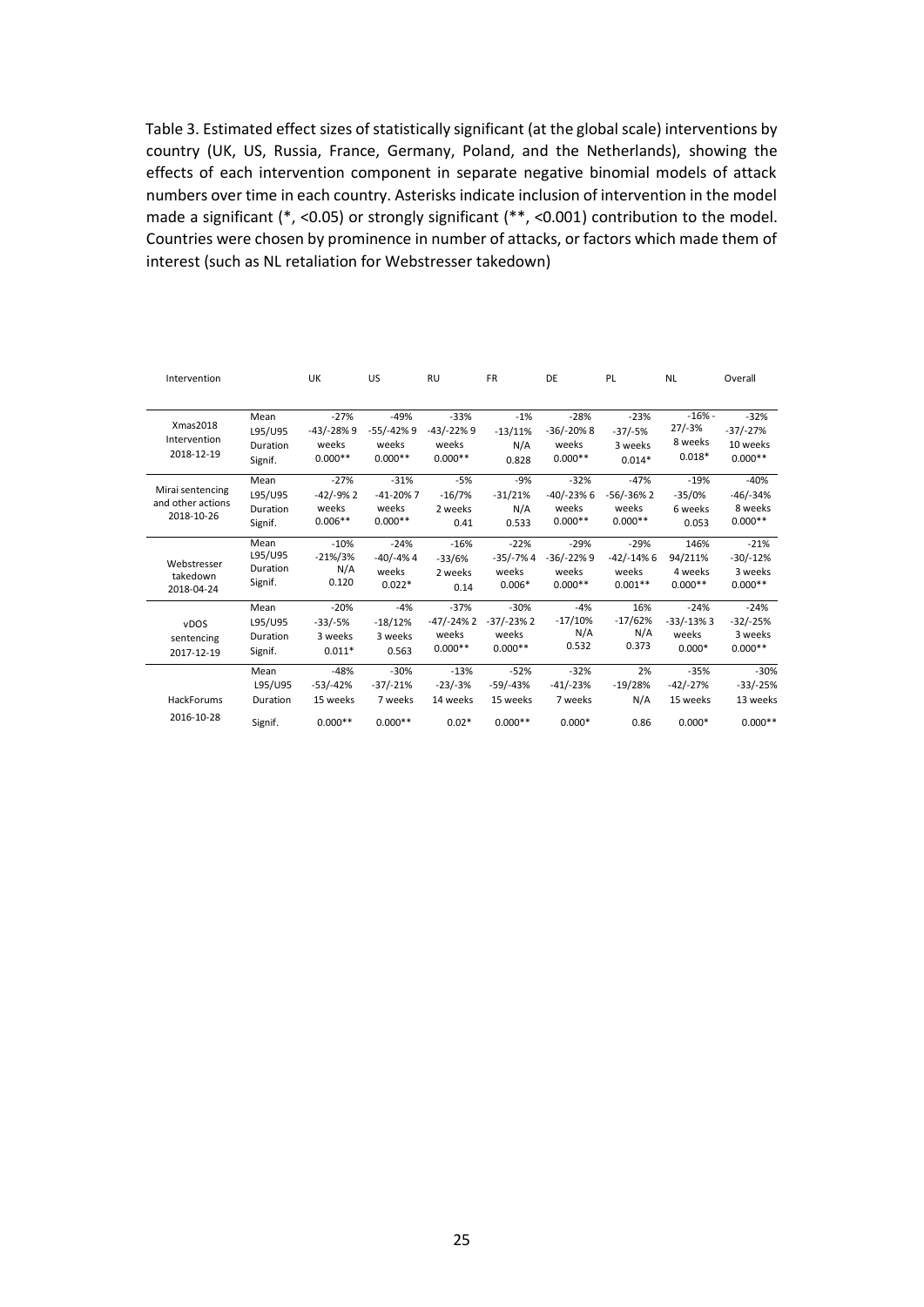

**Figure 1.** Total attack numbers over time (light blue bars) with negative binomial model (dark blue line) overlaid. Labels indicate the statistically significant interventions (modelled over periods shown by the dark orange line).



**Figure 2.** Stacked area graph showing total number of DoS attacks per week over time as self-reported by booter provider websites. Each stacked area series refers to the attacks reported by an individual booter service – as can be seen, the market structure changes in December 2018, where most of the attacks displace to a single service (shown in yellow).